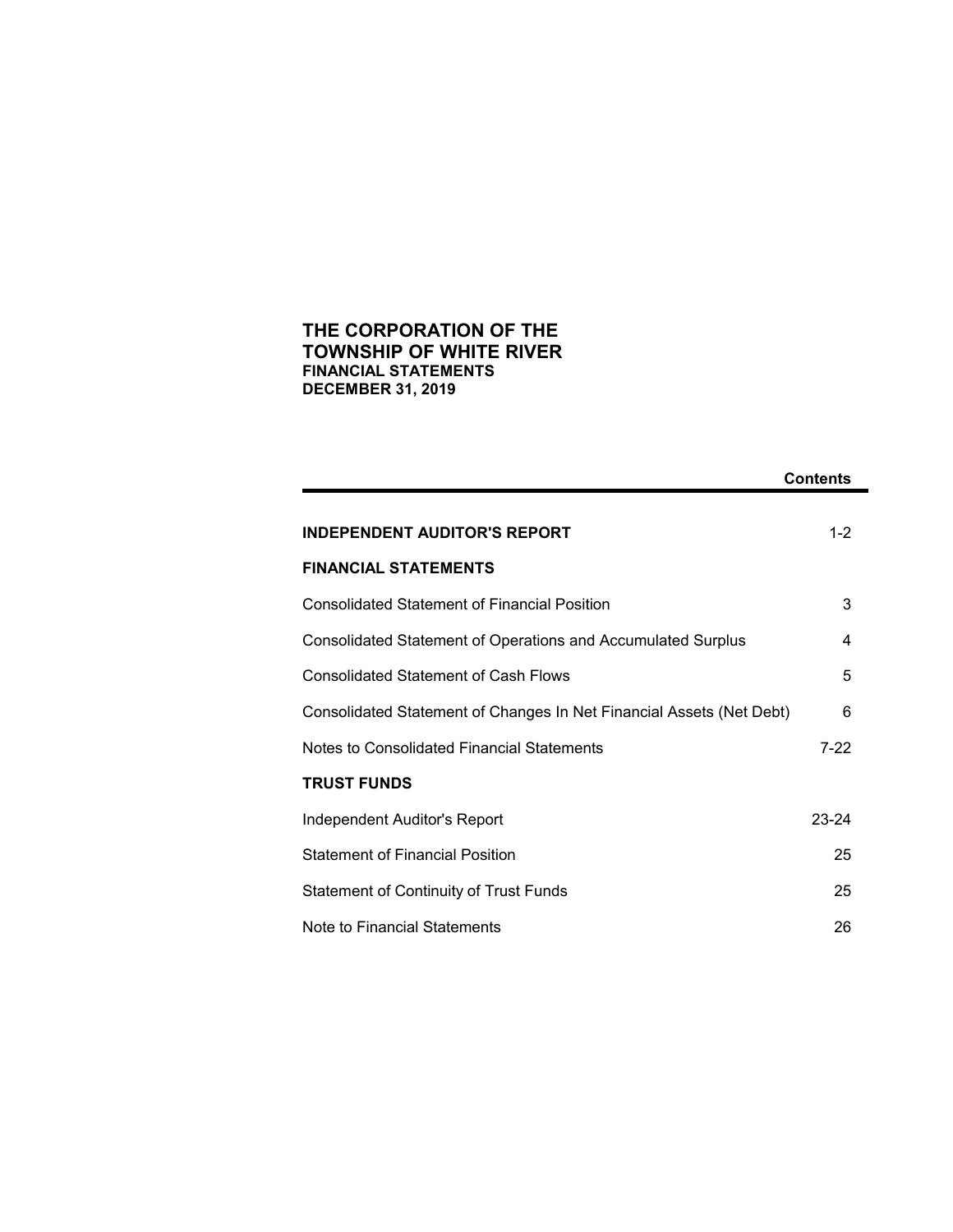

ANTHONY S. ROSSI, CPA, CA

369 QUEEN ST. EAST, SUITE 302 · SAULT STE. MARIE, ON · P6A 1Z4 Tel: 705.253.0110 · Fax: 705.253.1771

# **INDEPENDENT AUDITOR'S REPORT**

#### **To the Members of Council, Inhabitants and Ratepayers of The Corporation of The Township of White River**

#### *Qualified Opinion*

I have audited the accompanying consolidated financial statements of the **Corporation of The Township of White River (the "Township")**, which comprise:

- the consolidated statement of financial position as at December 31, 2019
- the consolidated statement of operations and accumulated surplus for the year then December 31, 2019
- the consolidated statement of changes in net financial assets (net debt) for the year then ended
- the consolidated statement of cash flows for the year then ended
- and notes to the consolidated financial statements, including a summary of significant accounting policies

(Hereinafter referred to as the "financial statements")

In my opinion, except for the possible effects of the matters described in the Basis for Qualified Opinion section of my report, the accompanying financial statements present fairly, in all material respects, the consolidated financial position of the Township as at December 31, 2019, and its consolidated results of operations and accumulated surplus, its consolidated changes in net financial assets (net debt) and its consolidated cash flows for the year then ended in accordance with Canadian public sector accounting standards.

#### *Basis of Qualified Opinion*

Canadian public sector accounting standards require the recognition of a liability for a contaminated site assumed by a Municipality. The Township has not recognized the liability of the bark pile site nor has the Township estimated nor recorded this liability and the related environmental expense. Accordingly, I am not able to determine the adjustments, if any that would be necessary to accrued liabilities , long term liabilities, environmental expense, annual surplus (deficit) and accumulated surplus (deficit).

Canadian public sector accounting standards require the discounting of no interest note receivable and recognition of impairment based recoverable future cash flows. The Township has not estimated the possible impairment nor discounted the note receivable. Accordingly, I am not able to determine the adjustments,if any that would be necessary to the note receivable, interest revenue, planning and development, annual surplus (deficit) and accumulated surplus (deficit).

I conducted my audit in accordance with Canadian generally accepted auditing standards. My responsibilities under those standards are further described in the *Auditor's Responsibilities for the Audit of the Financial Statements* section of my report.

I am independent of the Township in accordance with the ethical requirements that are relevant to my audit of the financial statements in Canada and I have fulfilled my other responsibilities in accordance with these requirements.

I believe that the audit evidence I have obtained is sufficient and appropriate to provide a basis for my qualified opinion.

#### *Responsibilities of Management and Those Charged with Governance for the Financial Statements*

Management is responsible for the preparation and fair presentation of the financial statements in accordance with Canadian public sector accounting standards, and for such internal control as management determines is necessary to enable the preparation of financial statements that are free from material misstatement, whether due to fraud or error.

In preparing the financial statements, management is responsible for assessing the Township's ability to continue as a going concern, disclosing as applicable, matters related to going concern and using the going concern basis of accounting unless management either intends to liquidate the Township or to cease operations, or has no realistic alternative but to do so.

Those charged with governance are responsible for overseeing the Township's financial reporting process.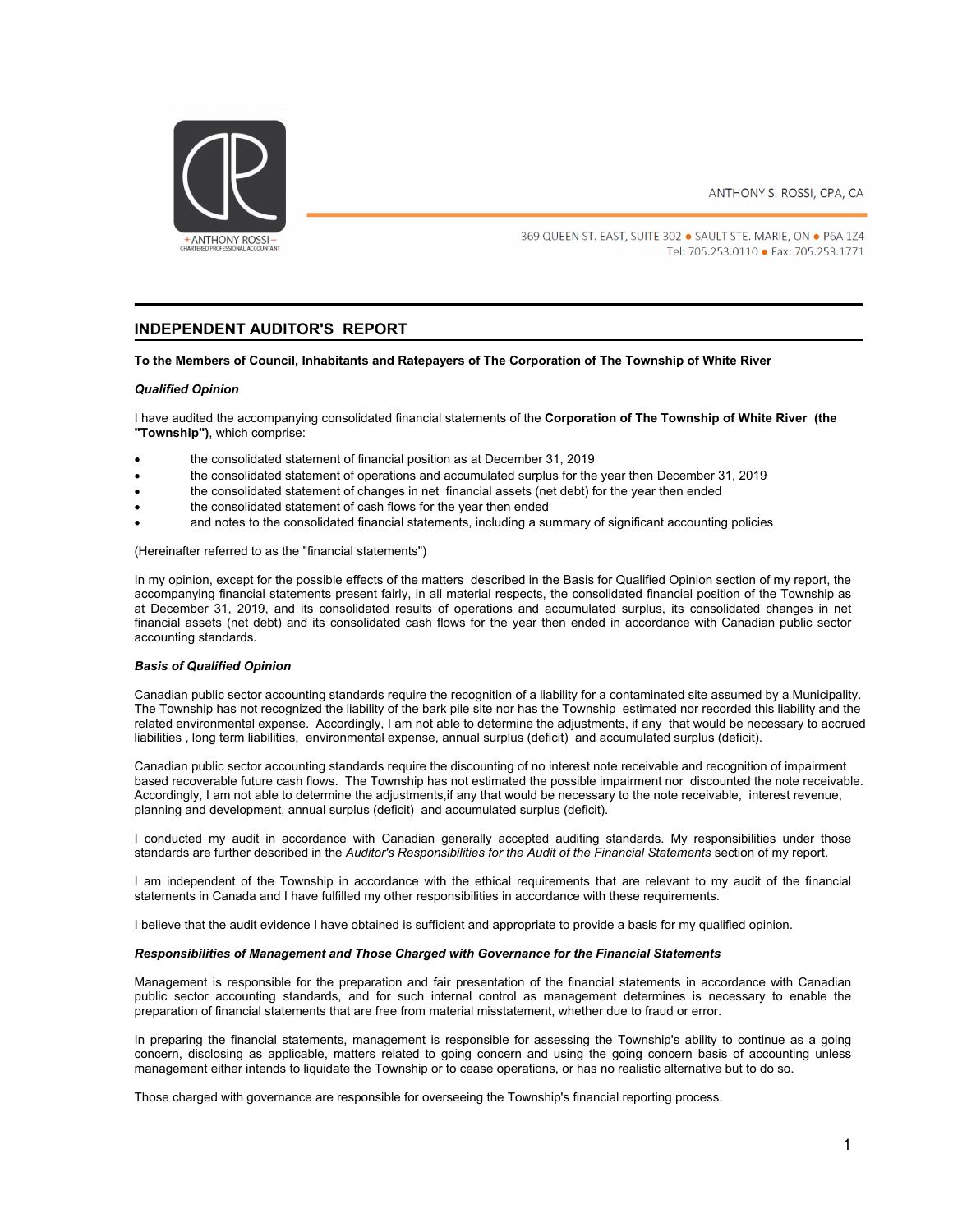

#### *Auditor's Responsibility for the Audit of the Financial Statements*

My objectives are to obtain reasonable assurance about whether the financial statements as a whole are free from material misstatement, whether due to fraud or error, and to issue an auditor's report that includes my opinion.

Reasonable assurance is a high level of assurance, but is not a guarantee that an audit conducted in accordance with Canadian generally accepted auditing standards will always detect a material misstatement when it exists.

Misstatements can arise from fraud or error and are considered material if, individually or in the aggregate, they could reasonably be expected to influence the economic decisions of users taken on the basis of the financial statements.

As part of an audit in accordance with Canadian generally accepted auditing standards, I exercise professional judgment and maintain professional skepticism throughout the audit.

I also:

 Identify and assess the risks of material misstatement of the financial statements, whether due to fraud or error, design and perform audit procedures responsive to those risks, and obtain audit evidence that is sufficient and appropriate to provide a basis for my opinion.

The risk of not detecting a material misstatement resulting from fraud is higher than for one resulting from error, as fraud may involve collusion, forgery, intentional omissions, misrepresentations, or the override of internal control.

- Obtain an understanding of internal control relevant to the audit in order to design audit procedures that are appropriate in the circumstances, but not for the purpose of expressing an opinion on the effectiveness of the Township's internal control.
- Evaluate the appropriateness of accounting policies used and the reasonableness of accounting estimates and related disclosures made by management.
- Conclude on the appropriateness of management's use of the going concern basis of accounting and, based on the audit evidence obtained, whether a material uncertainty exists related to events or conditions that may cast significant doubt on the Township's ability to continue as a going concern. If I conclude that a material uncertainty exists, I am required to draw attention in my auditor's report to the related disclosures in the financial statements or, if such disclosures are inadequate, to modify my opinion. My conclusions are based on the audit evidence obtained up to the date of my auditor's report. However, future events or conditions may cause the Township to cease to continue as a going concern.
- Evaluate the overall presentation, structure and content of the financial statements, including the disclosures, and whether the financial statements represents the underlying transactions and events in a manner that achieves fair presentation.
- Communicate with those charged with governance regarding, among other matters, the planned scope and timing of the audit and significant audit findings, including any significant deficiencies in internal control that I identify during my audit.

Chartered Professional Accountant, Licensed Public Accountant Sault Ste. Marie, Canada October 20, 2021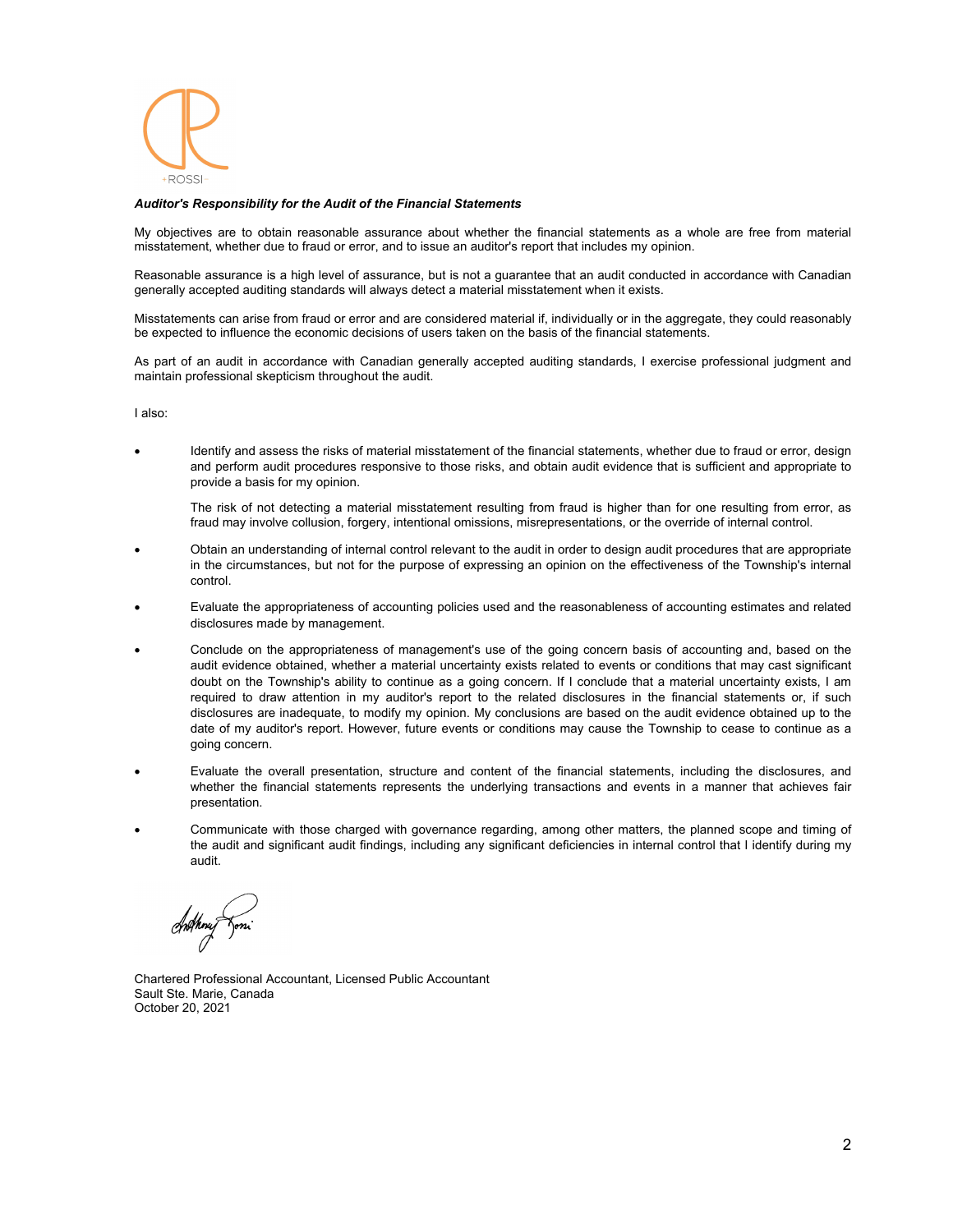# **THE CORPORATION OF THE TOWNSHIP OF WHITE RIVER CONSOLIDATED STATEMENT OF FINANCIAL POSITION**

**Restatement (Note 11)**

|                                                             |             | .              |
|-------------------------------------------------------------|-------------|----------------|
| AS AT DECEMBER 31,                                          | 2019        | 2018           |
|                                                             |             |                |
| <b>Financial assets:</b>                                    |             |                |
| Cash                                                        | \$2,481,899 | \$1,769,064    |
| Taxes receivable (allowance \$1,225,000)                    | 755,864     | 860,959        |
| Accounts receivable                                         | 394,702     | 475,527        |
| User charges receivable                                     | 153,927     | 105,195        |
| Inventory for resale                                        | 38,926      | 35,491         |
| Long - term note receivable (note 2)                        | 1,309,763   | 1,309,763      |
| <b>Financial assets</b>                                     | 5,135,081   | 4,555,999      |
| <b>Financial Liabilities</b>                                |             |                |
| Accounts payable and accrued liabilities                    | 978,388     | 925,490        |
| Payable from trust fund                                     | 2,812       | 1,102          |
| Deferred revenue - (note 3)                                 | 243,800     | $\blacksquare$ |
| Long-term obligations (note 4)                              | 1,799,636   | 1,558,000      |
| Landfill site closure and post closure liabilities (note 5) | 789,565     | 758,833        |
| <b>Financial liabilities</b>                                | 3,814,201   | 3,243,425      |
| <b>Net Financial Assets/(Liabilities)</b>                   | 1,320,880   | 1,312,574      |
| <b>Non-financial Assets:</b>                                |             |                |
| Prepaid expenses                                            | 66,129      | 62,532         |
| Tangible Capital Assets (note 12)                           | 6,504,053   | 6,789,377      |
| <b>Non-financial Assets</b>                                 | 6,570,182   | 6,851,909      |
|                                                             |             |                |
| <b>Total Net Assets</b>                                     | 7,891,062   | 8,164,483      |
| <b>Accumulated Surplus (note 6)</b>                         | \$7,891,062 | \$8,164,483    |
| APPROVED ON BEHALF OF COUNCIL:                              |             |                |

\_\_\_\_\_\_\_\_\_\_\_\_\_\_\_\_\_\_\_\_\_\_\_\_\_\_\_\_ Mayor

\_\_\_\_\_\_\_\_\_\_\_\_\_\_\_\_\_\_\_\_\_\_\_\_\_\_\_\_ CAO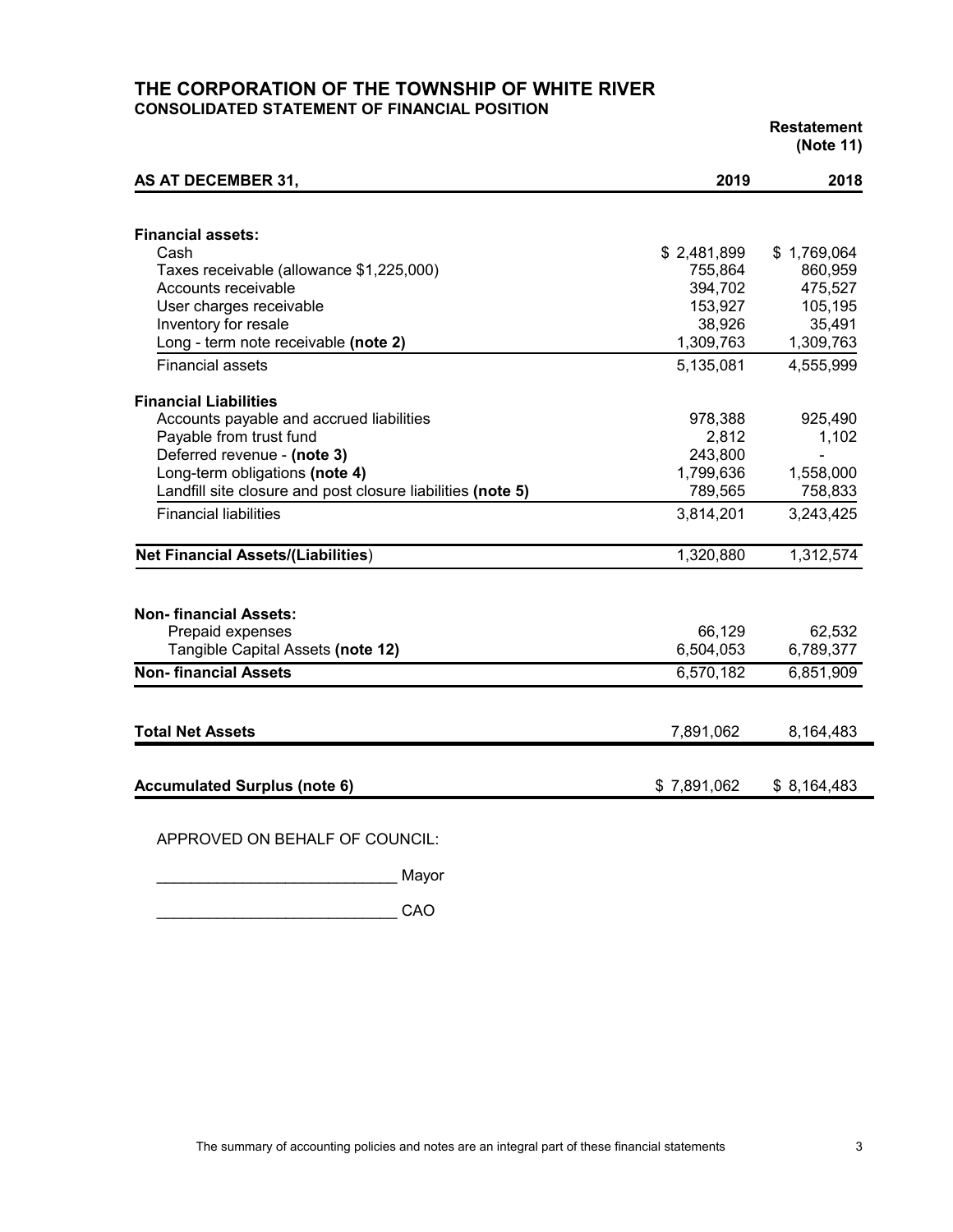# **THE CORPORATION OF THE TOWNSHIP OF WHITE RIVER CONSOLIDATED STATEMENT OF OPERATIONS AND ACCUMULATED SURPLUS**

# **YEAR ENDED DECEMBER 31, (with comparative figures for the prior year)**

|                                               | <b>Budget</b><br>2019 | <b>Actual</b><br>2019 | <b>Restatement</b><br>(Note 11)<br><b>Actual</b><br>2018 |
|-----------------------------------------------|-----------------------|-----------------------|----------------------------------------------------------|
| <b>Revenues</b>                               |                       |                       |                                                          |
| Taxation, net                                 | \$1,341,464           | \$1,330,834           | \$1,257,089                                              |
| Government grants                             | 852,335               | 896,799               | 1,628,306                                                |
| User charges                                  | 500,215               | 490,840               | 452,655                                                  |
| Other                                         | 360,756               | 427,852               | 443,622                                                  |
| Gain on sale of tangible capital assets       |                       | 24,500                | -                                                        |
| <b>Total Revenues</b>                         | 3,054,770             | 3,170,825             | 3,781,672                                                |
| <b>Expenditures</b>                           |                       |                       |                                                          |
| General government                            | 774,940               | 952,110               | 678,779                                                  |
| Protection to persons and property            | 326,053               | 355,228               | 317,788                                                  |
| <b>Transportation services</b>                | 250,330               | 323,108               | 251,200                                                  |
| <b>Environmental services</b>                 | 661,015               | 845,336               | 888,565                                                  |
| <b>Health services</b>                        | 239,006               | 130,060               | 285,230                                                  |
| Social and family services                    | 149,067               | 149,067               | 144,588                                                  |
| Recreation and cultural services              | 382,219               | 413,410               | 414,252                                                  |
| Planning and development                      | 256,375               | 275,927               | 484,471                                                  |
| <b>Total Expenditures</b>                     | 3,039,005             | 3,444,246             | 3,464,873                                                |
| <b>Annual Surplus (Deficit)</b>               | 15,765                | (273,421)             | 316,799                                                  |
| <b>Accumulated Surplus, beginning of year</b> | 8,164,483             | 8,164,483             | 7,847,684                                                |
| <b>Accumulated Surplus, end of year</b>       | \$8,180,248           | \$7,891,062           | \$8,164,483                                              |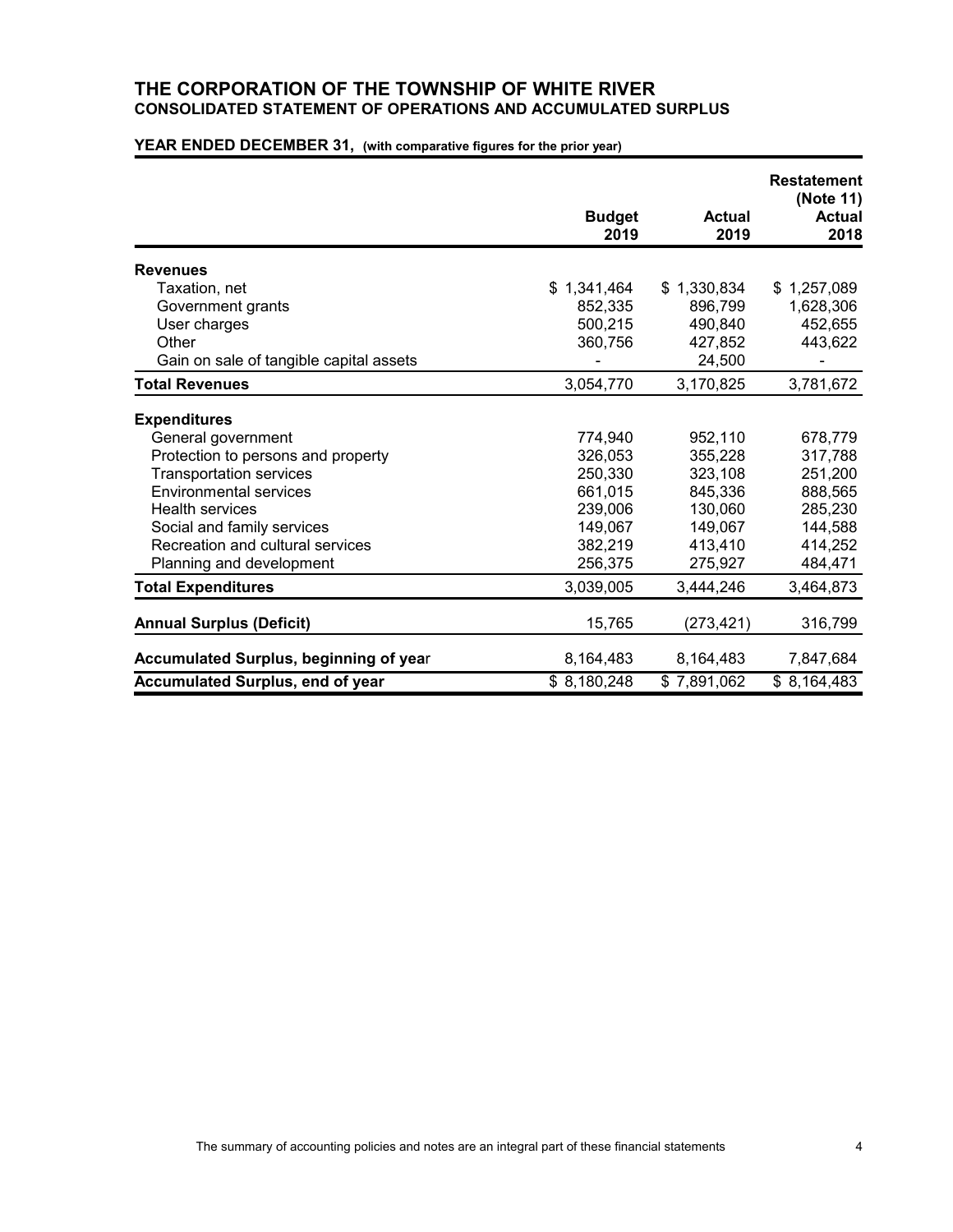# **THE CORPORATION OF THE TOWNSHIP OF WHITE RIVER CONSOLIDATED STATEMENT OF CASH FLOWS**

| YEAR ENDED DECEMBER 31,                                                              | 2019                  | <b>Restatement</b><br>(Note 11)<br>2018 |
|--------------------------------------------------------------------------------------|-----------------------|-----------------------------------------|
| <b>CASH FLOWS FROM OPERATING ACTIVITIES</b>                                          |                       |                                         |
| <b>Annual Surplus (Deficit)</b>                                                      | $(273, 421)$ \$<br>\$ | 316,799                                 |
| Amortization<br>Gain on disposal of tangible capital assets                          | 490,251<br>(24, 500)  | 475,871                                 |
| Uses:                                                                                |                       |                                         |
| Increase in user charges                                                             | (48, 732)             | (2, 977)                                |
| Increase in prepaid expenses                                                         | (3, 597)              | (10, 450)                               |
| Increase in inventories                                                              | (3, 435)              |                                         |
| Decrease in deferred revenue - other                                                 |                       | (996, 305)                              |
| Decrease in deferred revenue - obligatory reserves                                   |                       | (2,527)                                 |
|                                                                                      | (55, 764)             | (1,012,259)                             |
| Sources:<br>Decrease in taxes receivable                                             | 105,095               | 515                                     |
| Decrease in accounts receivable                                                      | 80,825                | 210,716                                 |
| Decrease in inventories                                                              |                       | 3,919                                   |
| Increase in accounts payable and accrued liabilities                                 | 52,898                | 548,716                                 |
| Increase in trust payable                                                            | 1,710                 | 105                                     |
| Increase in deferred revenue - other                                                 | 243,800               |                                         |
| Increase in landfill closure and post closure liabilities                            | 30,732                | 27,345                                  |
|                                                                                      | 515,060               | 791,316                                 |
| Net increase in cash from operations                                                 | 651,626               | 571,727                                 |
| <b>CASH FLOWS FROM FINANCING</b>                                                     |                       |                                         |
| Proceeds on long-term debt                                                           | 333,636               |                                         |
| Repayment of long-term debt                                                          | (92,000)              | (92,000)                                |
|                                                                                      | 241,636               | (92,000)                                |
| <b>CASH FLOWS FROM CAPITAL ACTIVITIES</b>                                            |                       |                                         |
| Purchase of tangible capital assets                                                  | (204, 927)            | (699, 508)                              |
| Proceeds of disposition of tangible capital assets                                   | 24,500                |                                         |
|                                                                                      | (180, 427)            | (699, 508)                              |
|                                                                                      |                       |                                         |
| <b>CASH FLOWS FROM INVESTING ACTIVITIES</b><br>Increase in long-term loan receivable |                       | 203,237                                 |
|                                                                                      |                       |                                         |
| Net increase (decrease) in cash position                                             | 712,835               | (16, 544)                               |
| Cash position, beginning of year                                                     | 1,769,064             | 1,785,608                               |
| <b>CASH POSITION, END OF YEAR</b>                                                    | \$2,481,899           | \$1,769,064                             |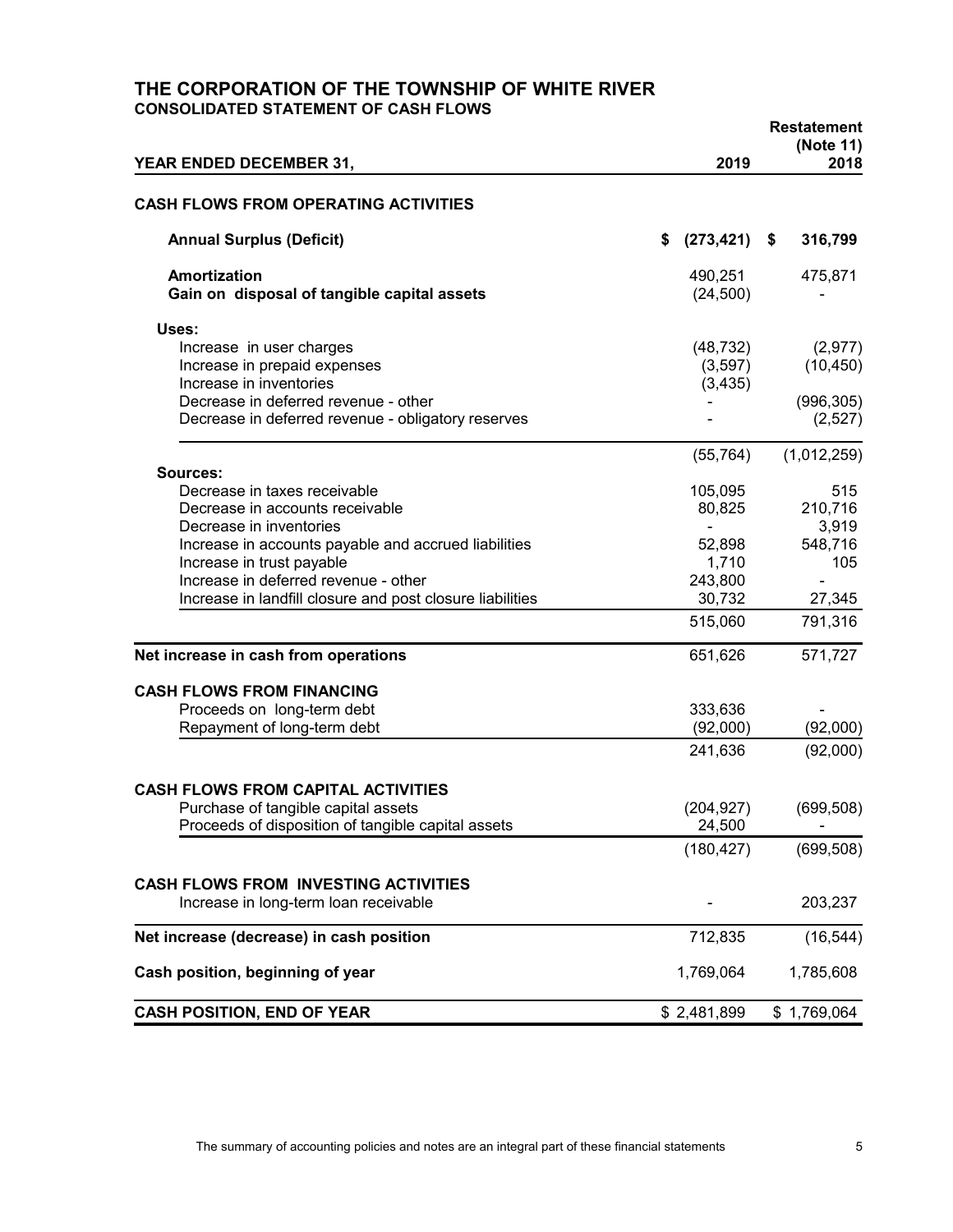# **THE CORPORATION OF THE TOWNSHIP OF WHITE RIVER CONSOLIDATED STATEMENT OF CHANGES IN NET FINANCIAL ASSETS (NET DEBT)**

**Restatement (Note 11)**

|                                                    |                       |                       | $(1100 \text{C} \cdot 11)$ |
|----------------------------------------------------|-----------------------|-----------------------|----------------------------|
| YEAR ENDED DECEMBER 31,                            | <b>Budget</b><br>2019 | <b>Actual</b><br>2019 | <b>Actual</b><br>2018      |
|                                                    |                       |                       |                            |
| <b>Annual Surplus (Deficit)</b>                    | \$<br>15,765          | \$<br>(273, 421)      | \$<br>316,799              |
| Acquisition of tangible capital assets             | (15, 765)             | (204, 927)            | (699, 508)                 |
| Amortization of tangible capital assets            |                       | 490,251               | 475,871                    |
| Gain on sale of tangible capital assets            |                       | (24, 500)             |                            |
| Proceeds on sale of tangible capital assets        |                       | 24,500                |                            |
|                                                    | (15, 765)             | 285,324               | (223, 637)                 |
| Acquisition/Utilization of prepaid expenses        |                       | (3,597)               | (10, 450)                  |
| Change in Net Financial Assets (Net Debt)          |                       | 8,306                 | 82,712                     |
| Net Financial Assets (Net Debt), Beginning of Year | 1,312,574             | 1,312,574             | 1,229,862                  |
| Net Financial Assets (Net Debt), End of Year       | \$1,312,574           | \$1,320,880           | \$1,312,574                |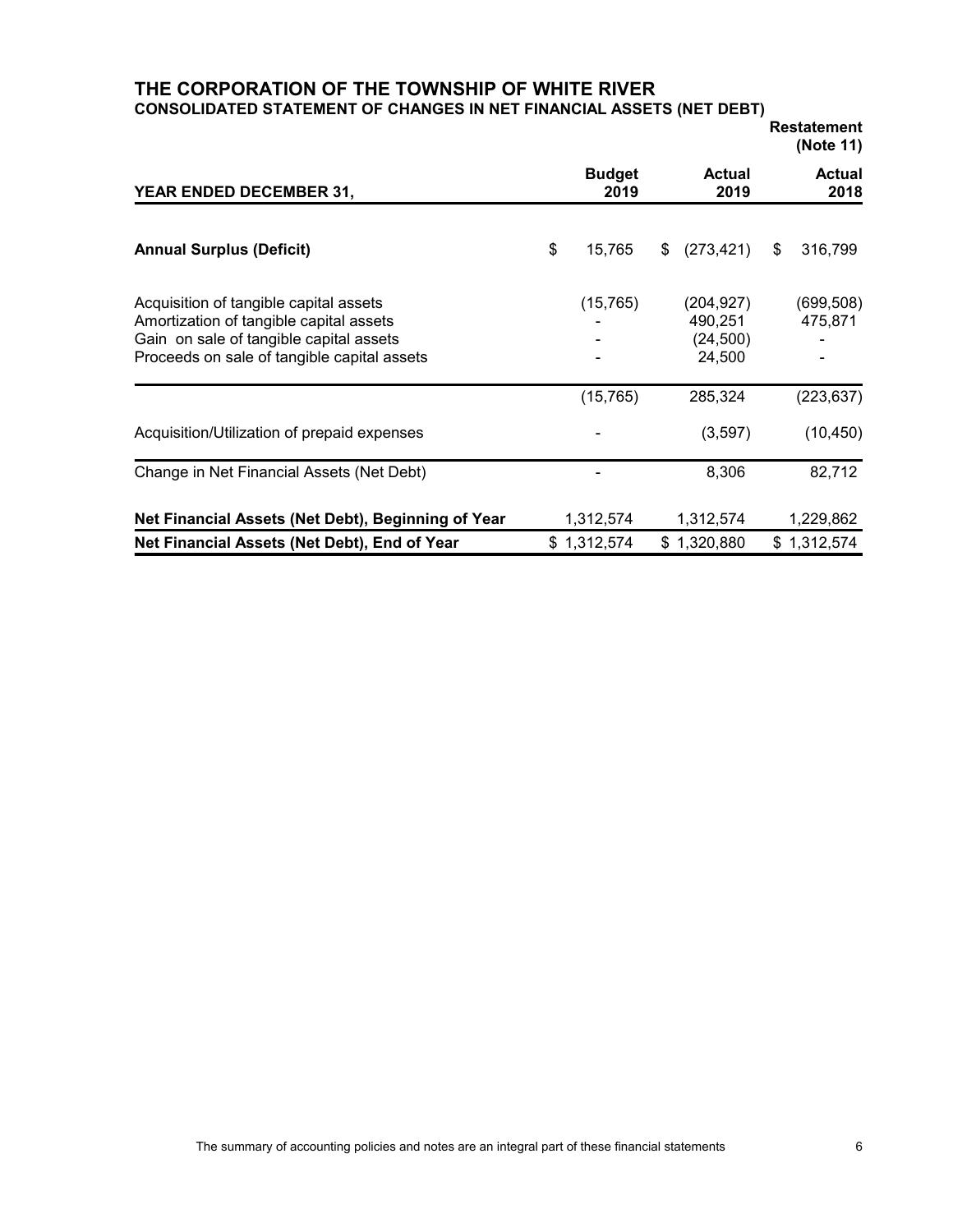## **DECEMBER 31, 2019**

The Corporation of the Township of White River ("the Township") is a Township in the province of Ontario, Canada. The Township conducts its operations in accordance with the provisions of provincial statutes such as the Municipal Act, Municipal Affairs Act and related legislation.

# **1. SUMMARY OF SIGNIFICANT ACCOUNTING POLICIES ADOPTED BY THE**

### **MUNICIPALITY:**

# **MANAGEMENT RESPONSIBILITY**

The consolidated financial statements of the Corporation of the Township of White River are the representation of management, prepared in accordance with local government accounting standards established by the Public Sector Accounting and Auditing Board of the Canadian Institute of Chartered Accountants. Since precise determination of many assets and liabilities is dependant upon future events, the preparation of periodic financial statements necessarily involves the use of estimates and approximations. These have been made using careful judgment**.**

### **REPORTING ENTITY**

These consolidated statements reflect the assets, liabilities, operating revenues and expenditures, reserve funds and reserves and tangible capital assets of Corporation of the Township of White River. The reporting entity is comprised of all organizations, local boards and committees accountable for the administration of the financial affairs and resources of the Township, and which are owned or controlled by the Township of White River. The Public Library is accordingly consolidated in these financial statements.

All material inter-entity transactions and balances are eliminated on consolidation.

### **CONSOLIDATED ENTITY**

White River Public Library

### **NON-CONSOLIDATED ENTITIES**

The following local boards, joint local boards and municipal enterprises are not consolidated:

Algoma Health Unit Algoma District Homes for the Aged Algoma District Social Services Board

#### **Accounting for School Board transactions**

The taxation, other revenues, expenditures, assets and liabilities with respect to the operations of the school boards are not reflected in the municipal fund balances of these consolidated financial statements.

### **Trust Funds**

Trust funds and their related operations administered by the Municipality are not consolidated, but are reported separately on the "Trust Funds Statement of Continuity and Statement of Financial Position".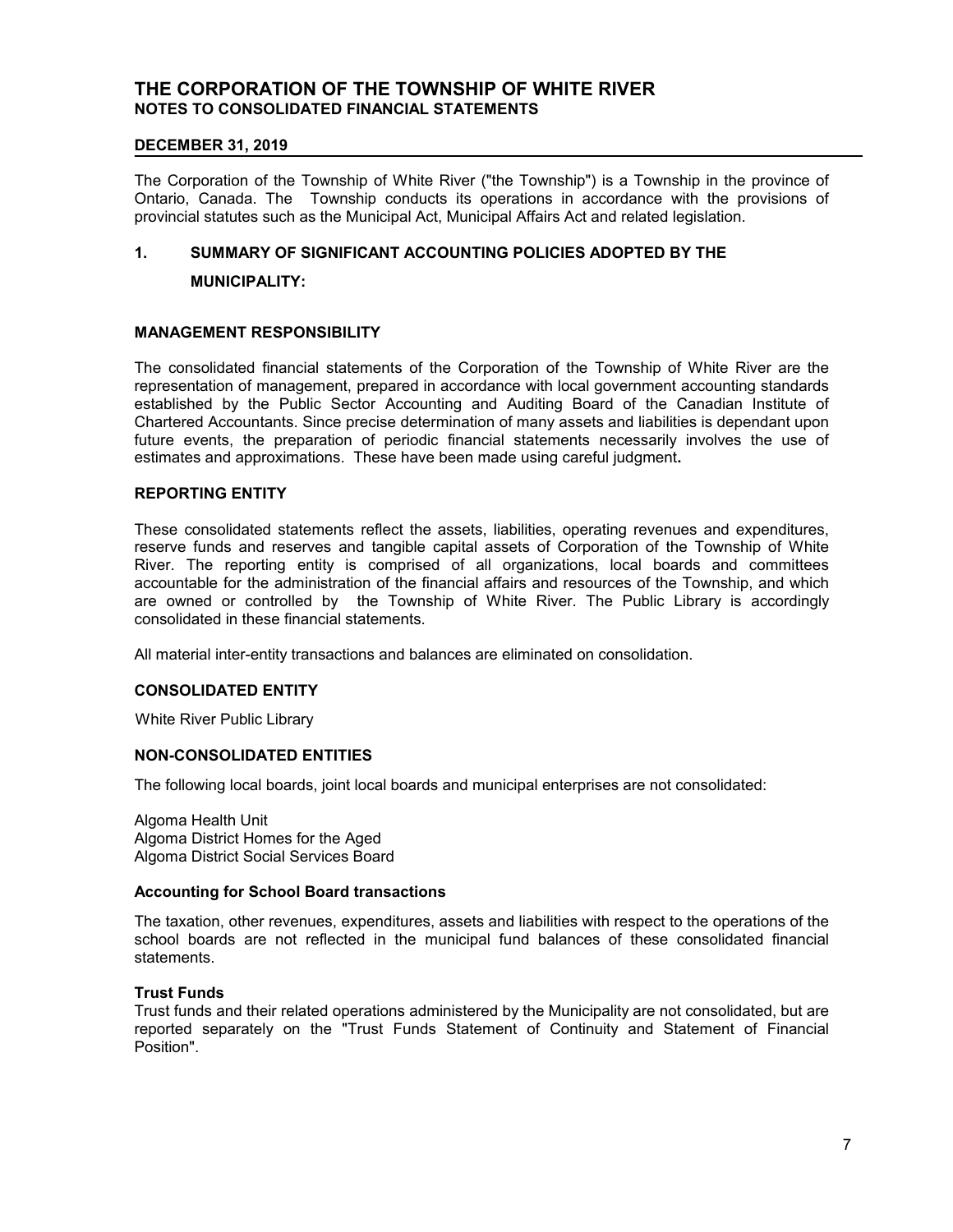### **DECEMBER 31, 2019**

# **SUMMARY OF SIGNIFICANT ACCOUNTING POLICIES (CONT'D)**

### **ACCRUAL ACCOUNTING**

Sources of financing and expenditures are reported on the accrual basis of accounting. The accrual basis of accounting recognizes revenues as they become earned and measurable. Expenditures are recognized as they are incurred and measurable as a result of receipt of goods or services and the creation of a legal obligation to pay.

### **NON-FINANCIAL ASSETS**

Non-financial assets are not available to discharge liabilities but are held for use in the provision of services. The useful lives of such assets extend beyond the current year, and are not intended for sale in the ordinary course of operations. The change in non-financial assets during the year, together with the net revenue (expenditure), provides the Change in Net Financial Assets (Net Debt) for the year.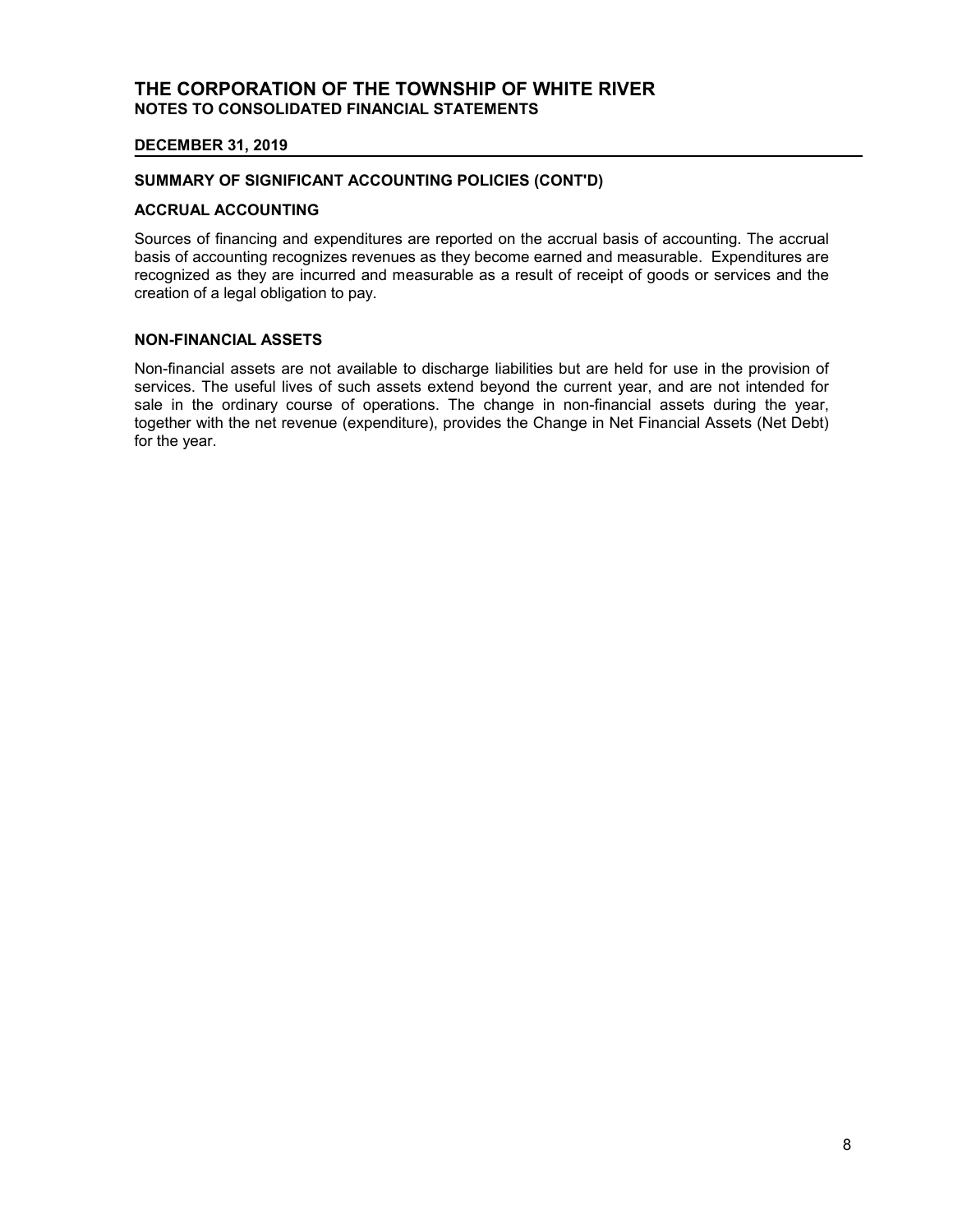### **DECEMBER 31, 2019**

# **SUMMARY OF SIGNIFICANT ACCOUNTING POLICIES (CONT'D)**

### **TANGIBLE CAPITAL ASSETS**

Tangible capital assets are recorded at cost, and include all amounts that are directly attributable to the acquisition, construction, development or betterment of an asset. The cost less residual value of all tangible capital assets are amortized on a straight-line basis over their useful lives as follows:

|                                   | <b>Useful Life - Years</b> |
|-----------------------------------|----------------------------|
| <b>Non Linear assets</b>          |                            |
| Land improvements                 | 10                         |
| Buildings and building components | 50                         |
| Vehicles                          | $5 - 15$                   |
| Machinery and equipment           | $10 - 15$                  |
| Library collection                | 7                          |
| <b>Linear assets</b>              |                            |
| - Road paved surface              | $15 - 25$                  |
| - Sewer and water mains           | 50                         |
| - Bridges and structures          | 15-50                      |

Assets are amortized in the month following the purchase or in-service date. Assets under construction are not amortized until the asset is available for productive use, at which time they are capitalized.

The Township of White River has capitalization thresholds between \$5,000 to \$200,000 on various categories of tangible capital assets. Individual assets below the threshold are expensed, unless they are pooled, because collectively, they have significant value. The Municipality's lowest threshold for pooled assets is \$5,000.

Contributions of tangible capital assets are recorded at fair value at the date of receipt and that fair value is also recorded as revenue.

Works of art and historical treasures are property that has cultural, aesthetic, or historical value that is worth preserving perpetually. Works of art and historical treasures would not be recognized as tangible capital assets in government financial statements because a reasonable estimate of the future benefits associated with such property can not be determined.

Tangible Capital Assets meeting the aforementioned description for the Township of White River are:

> Winnie the Pooh Statue CP Rail Caboose Cross at cemetery Various display items at Museum

Leases are classified as a capital or operating lease. Leases that transfer substantially all the benefits and risks incidental to ownership of the property are accounted for as a capital lease. All other leases are accounted for as operating leases and the related payments are charged to expenses as incurred.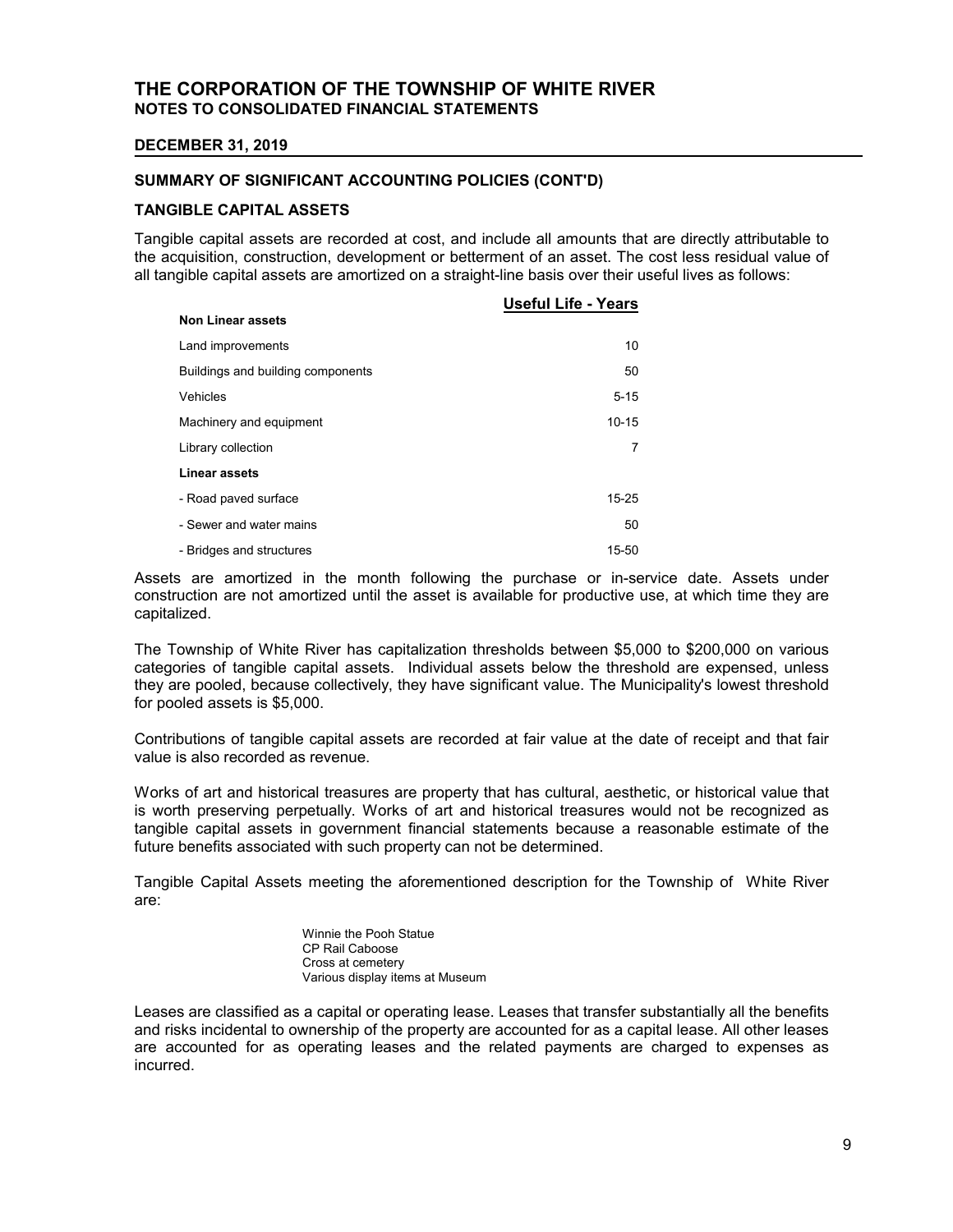## **DECEMBER 31, 2019**

# **SUMMARY OF SIGNIFICANT ACCOUNTING POLICIES (CONT'D)**

### **INVENTORIES**

Inventories held for consumption are recorded at the lower of cost and net realizable value on a firstin first-out basis.

### **SURPLUS LAND**

The carrying value of surplus land is based on the purchase and development costs and does not reflect any gain that may arise if the land sells for more than the carrying value.

### **DEFERRED REVENUES (CHARGES) - OBLIGATORY RESERVE FUNDS**

Deferred revenues represent user charges and fees which have been collected but for which the related services have yet to be performed. These amounts will be recognized as revenue in the fiscal year the services are performed. From time to time the Municipality receives development charges under the authority of provincial legislation and Municipal by-laws.

A requirement of public sector accounting principles of the Canadian Institute of Chartered Accountants is that obligatory reserve funds be reported as deferred revenue. This requirement is placed as provincial and federal legislation restricts how these funds may be used and, under certain circumstances, these funds may possibly be refunded.

#### **GOVERNMENT GRANTS AND TRANSFERS**

Government transfers include entitlements, transfers under shared cost agreements, and grants. Revenue is recognized for unconditional entitlements and grants in the period received or receivable. Revenue is recognized for any conditional entitlements and grants in the period of the associated expenditure is incurred. Revenue is recognized for transfers under shared service agreements in the period the costs are incurred.

### **TAXATION AND RELATED REVENUE:**

Property tax billings are prepared by the Municipality based on assessment rolls issued by the Municipal Property Assessment Corporation ("MPAC"). Tax rates are established annually by the Council, incorporating amounts to be raised for local services and amounts the Municipality is required to collect on behalf of the Province of Ontario in respect of education taxes. Realty taxes are billed based on the assessment rolls provided by MPAC. Taxation revenues are recorded at the time tax billings are issued.

A normal part of the assessment process is the issue of supplementary rolls which provide updated information with respect to changes in property assessment. Once a supplementary assessment roll is received, the Municipality determines the taxes applicable and renders supplementary tax billings. Assessments and the related property taxes are subject to appeal. Any supplementary billing adjustments made necessary by the determination of such changes will be recognized in the fiscal year they are determined and the effect shared with the school boards as appropriate.

The Municipality has established an allowance for tax appeals and other items in the amount of \$ 1,225,000 (2018 - \$ 850,000 ).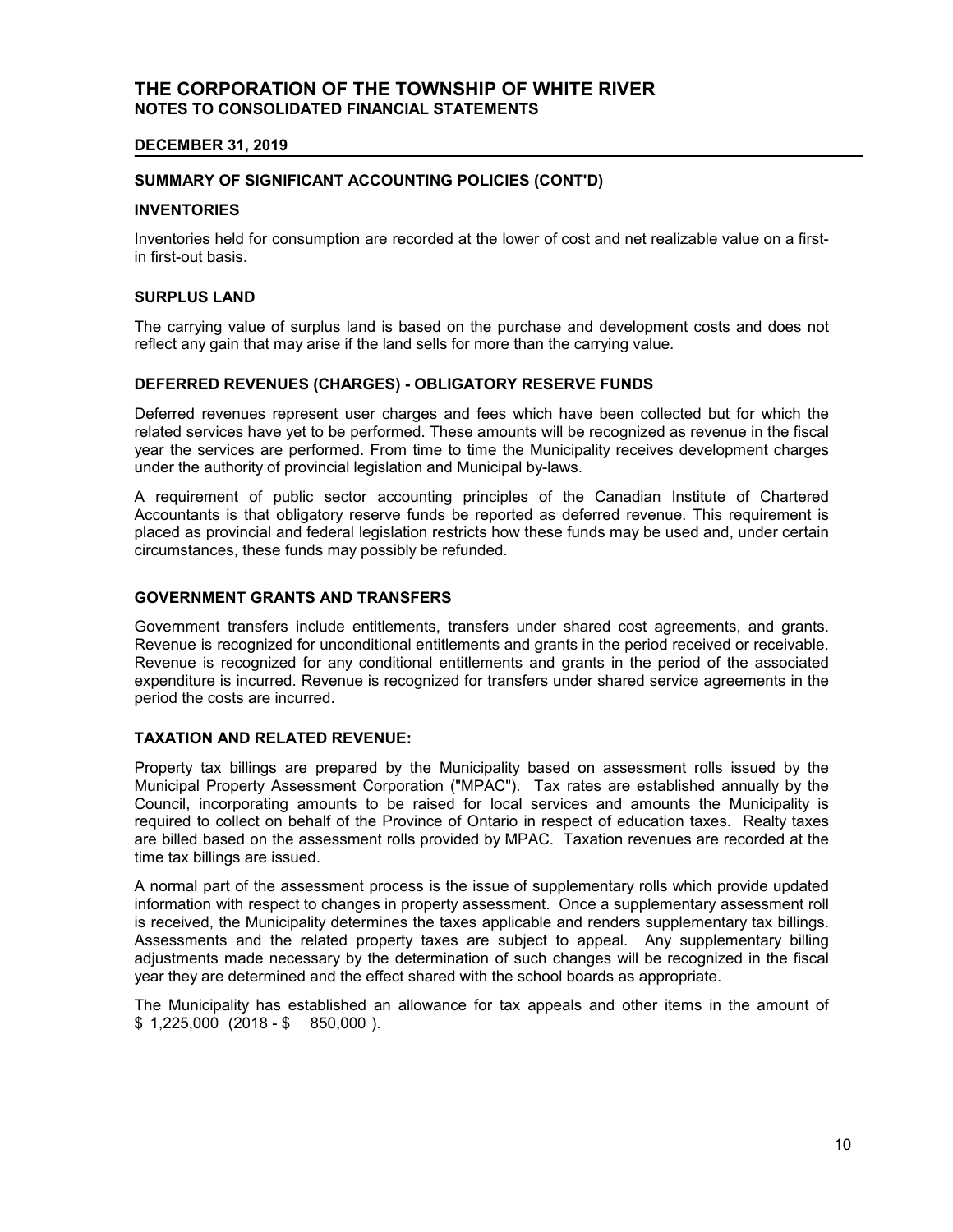# **DECEMBER 31, 2019**

# **BUDGET FIGURES**

Budget figures for operations, capital and capital investment in tangible capital assets have been provided and are unaudited. Budget detail and capital investment in tangible capital assets are on a projected-oriented basis, the costs of which may be carried out over one or more years and therefore, may not be comparable with current year's actual expenditures.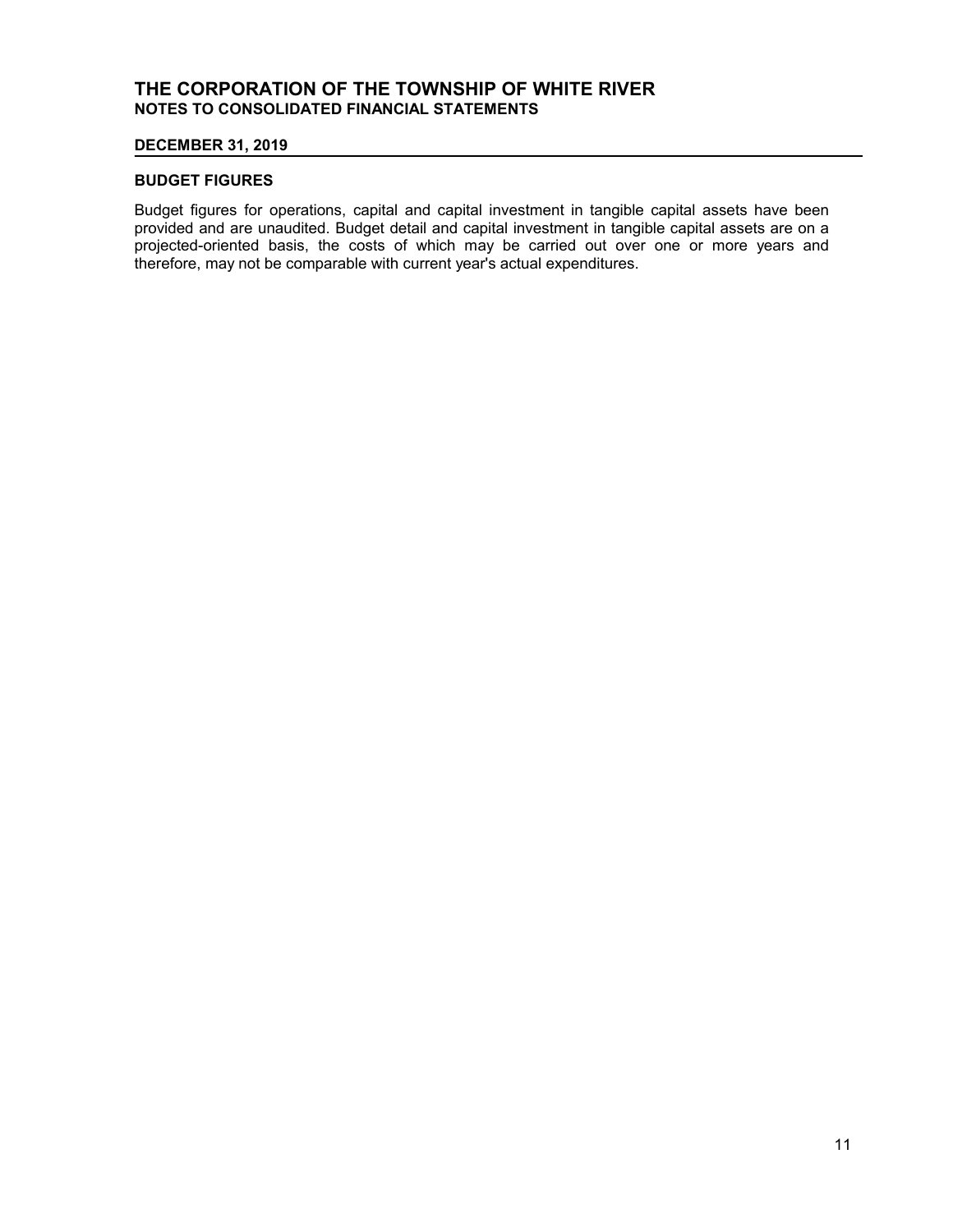# **DECEMBER 31, 2019**

# **2. LONG-TERM LOAN RECEIVABLE:**

Long-term note receivable reported on the consolidated statement of financial position consist of the following:

|                                                                                                                                                                                                                                                                                                 | 2019        | 2018        |
|-------------------------------------------------------------------------------------------------------------------------------------------------------------------------------------------------------------------------------------------------------------------------------------------------|-------------|-------------|
| White River CDC Note receivable, non-interest bearing, repayable in three<br>annual installments of \$100,000 from May 27, 2014 until May 27, 2016, with<br>one annual installment of \$25,000 on May 27, 2017, \$50,000<br>on May 27, 2018, \$75,000 on May 2019 with eight equal installments |             |             |
| of \$100,000 on May 27, in each of the years 2020 to and including 2027.                                                                                                                                                                                                                        |             |             |
| Then, one last installment of \$263,000 on May 27, 2028.                                                                                                                                                                                                                                        | \$1,309,763 | \$1,309,763 |

# **3. DEFERRED REVENUE CONTINUITY:**

|                                          |               | <b>Restatement</b><br>(Note 11) |
|------------------------------------------|---------------|---------------------------------|
|                                          | 2019          | 2018                            |
| Deferred Revenue, beginning of the year: | \$            | \$<br>778,886                   |
| Contributions                            | 243,800       | 38,667                          |
| Interest                                 | ٠             | 101                             |
|                                          | 243,800       | 817,654                         |
| Contributions used/transferred           |               | 817,654                         |
| Deferred Revenue, end of year            | \$<br>243,800 | \$                              |

# **DEFERRED REVENUE COMPONENT:**

|                                              |     | 2019    | <b>Restatement</b><br>(Note 11)<br>2018 |
|----------------------------------------------|-----|---------|-----------------------------------------|
| <b>Ontario Service Modernization Funding</b> | \$. | 243,800 | \$<br>$\blacksquare$                    |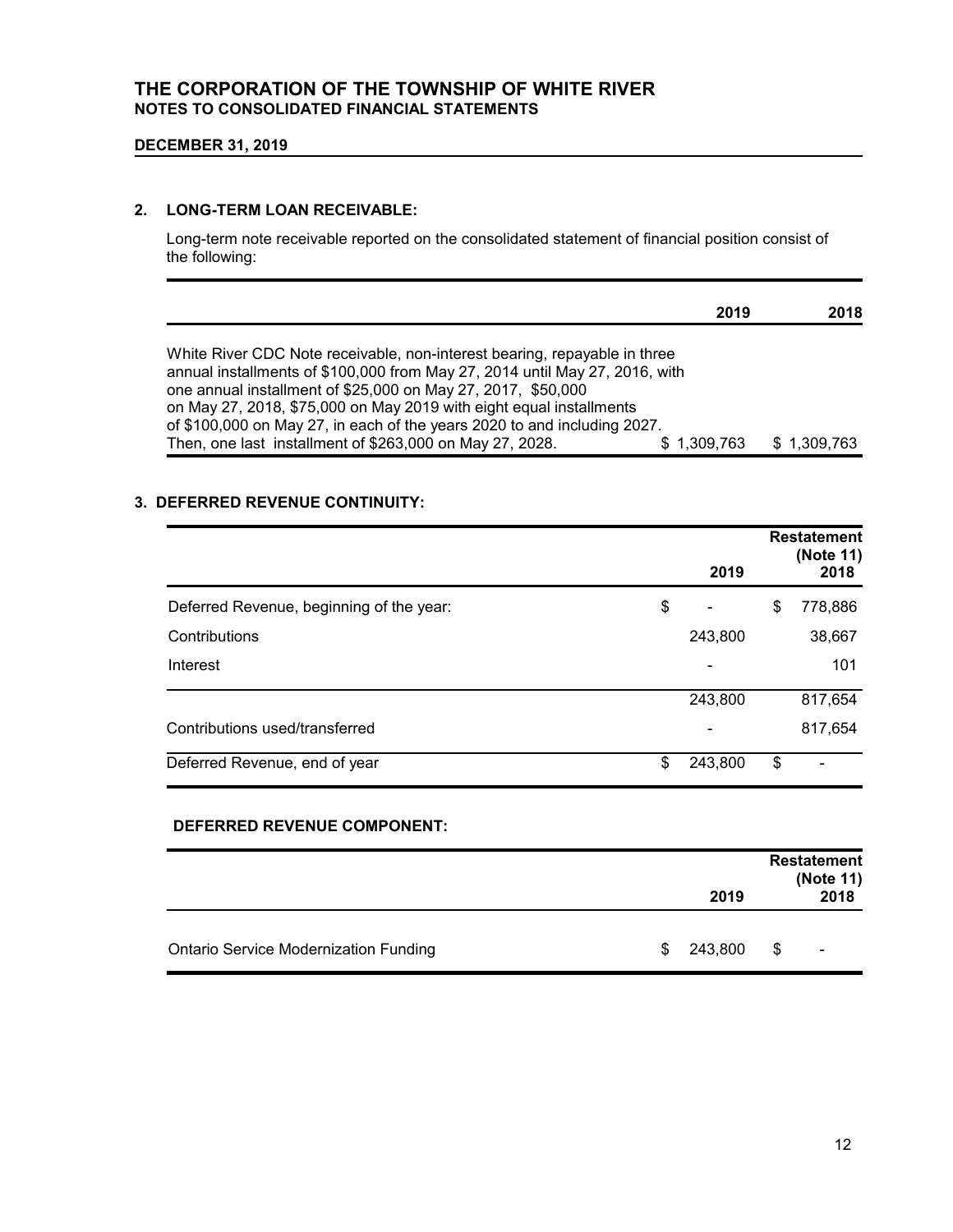# **DECEMBER 31, 2019**

## **4. LONG-TERM OBLIGATIONS**

Long-term obligations reported on the consolidated statement of financial position consist of the following:

|                                                                                                                                                                                                                                                                                     | 2019            | 2018         |
|-------------------------------------------------------------------------------------------------------------------------------------------------------------------------------------------------------------------------------------------------------------------------------------|-----------------|--------------|
| Ontario Infrastructure Projects Corporation (OIPC)<br>advance, bearing interest semi-annually at a 4.55% per annum,<br>debentured on June 1, 2011, repayable with<br>semi-annual principal payments of \$20,000 on June 1 and December 1,<br>on a 25 year term, maturing June 2036. | \$<br>660,000   | 700.000<br>S |
| 2.64%, Ontario Infrastructure Projects Corporation (OIPC)<br>debenture, bearing interest semi-annually, repayable on a<br>25 year term with semi - annual principal payments of \$26,000<br>on March 1 and September 1, each year, maturing<br>March 2035.                          | 806,000         | 858,000      |
| 2.40% Ontario Infrastructure Projects Corporation (OIPC)<br>debenture, bearing interest semi-annually, repayable with<br>semi-annual principal payments of \$17,560 on January 15<br>and July 15, on a 10 year term, maturing July 2029.                                            | 333,636         |              |
|                                                                                                                                                                                                                                                                                     | 1,799,636<br>S. | \$1.558,000  |

The principal payments due on long term debt over the next five years is approximately as follows:

| 2020       | \$127.120   |
|------------|-------------|
| 2021       | \$127.120   |
| 2022       | \$127.120   |
| 2023       | \$127.120   |
| 2024       | \$127.120   |
| Thereafter | \$1.164.036 |

The long-term obligations have been approved by by-laws and the annual principal and interest payments required to service these obligations are within the annual debt repayment limit prescribed by the Ministry of Municipal Affairs and Housing.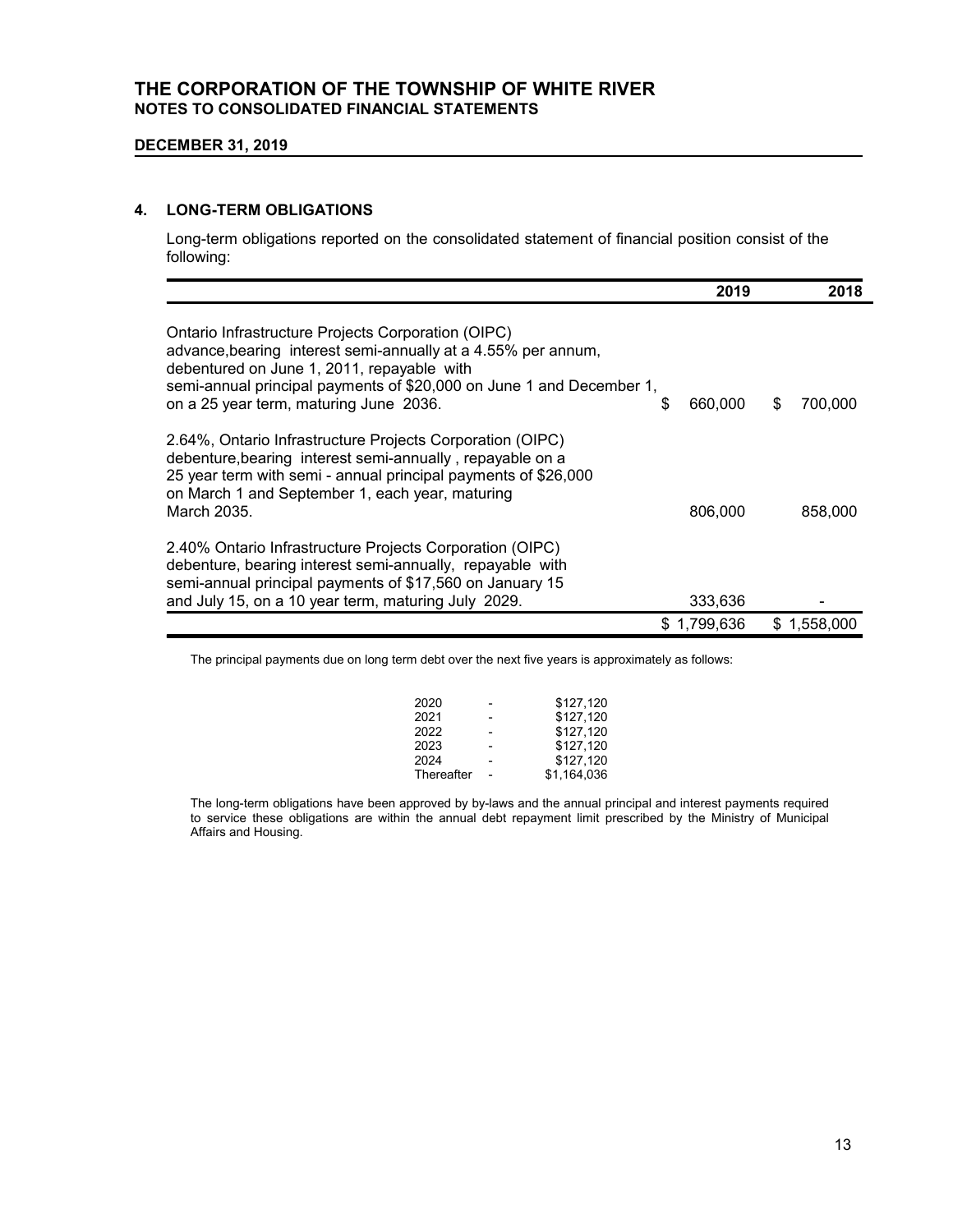### **DECEMBER 31, 2019**

# **5. LANDFILL LIABILITY**

The Township owns and operates one landfill site. The consolidated statement of financial position reflects an estimated liability for anticipated future costs related to the closing and monitoring of the existing landfill site. The landfill closure and post closure cost liability has been estimated at December 31, 2019 to be \$ 789,565 . This liability represents the estimated total expenditures required for closure and post closure care. Where there was no internal information available, information was obtained from outside consultants and engineering firms with experience with landfill construction. The consulting engineer has determined that the remaining site capacity is approximately 20 years, however the township is in the process of increasing the operating life for an additional 25 years. Once closed, this landfill site will be monitored for an estimated 30 years. The consulting engineer applied an inflation rate of 2.1% and discount rate of 3.00%. As at December 31, 2019 the Township has not maintained a reserve or other financing related to the the landfill closure and post closure costs.

# **6. ACCUMULATED SURPLUS:**

The accumulated surplus consists of individual fund surplus and reserves and reserve funds as follows:

|                                                   | 2019            | <b>Restatement</b><br>(Note 11)<br>2018 |
|---------------------------------------------------|-----------------|-----------------------------------------|
|                                                   |                 |                                         |
| <b>Surplus (Deficit)</b>                          |                 |                                         |
| For general reduction of taxation or user charges | \$(1, 192, 281) | (1,347,229)                             |
| To be applied to operations of local boards       | 25,355          | 25,050                                  |
| Funds for acquisition of capital assets           | 2,962,617       | 2,962,617                               |
| Invested in tangible capital assets               | 6,504,053       | 6,789,377                               |
| Amounts to be Recovered                           |                 |                                         |
| Net Long Term Liabilities                         | (1,799,636)     | (1,558,000)                             |
| Landfill Liability                                | (789, 565)      | (758, 833)                              |
|                                                   | 5,710,543       | 6,112,982                               |
| Reserve funds set aside for specific              |                 |                                         |
| purposes by Council                               |                 |                                         |
| Working capital purposes                          | 114,507         | 114,507                                 |
| Infrastructure                                    | 76,063          | 73,135                                  |
| Arena maintenance                                 | 1,068           | 1,027                                   |
| Cemetery                                          | 31,056          | 29,862                                  |
| Industrial park                                   | 17,624          | 16,946                                  |
| Machinery and equipment                           | 19,647          | 18,891                                  |
| Ambulance                                         | 10,854          | 10,436                                  |
| Curling club maintenance                          | 36,183          | 34,792                                  |
| Water supply                                      | 1,044,242       | 1,004,079                               |
| Fire department                                   | 352,674         | 289,555                                 |
| <b>MNR</b> feasibility                            | 8,658           | 8,325                                   |
| Community well being                              | 467,943         | 449,946                                 |
|                                                   | 2,180,519       | 2,051,501                               |
| <b>Accumulated Surplus</b>                        | \$7,891,062     | \$8,164,483                             |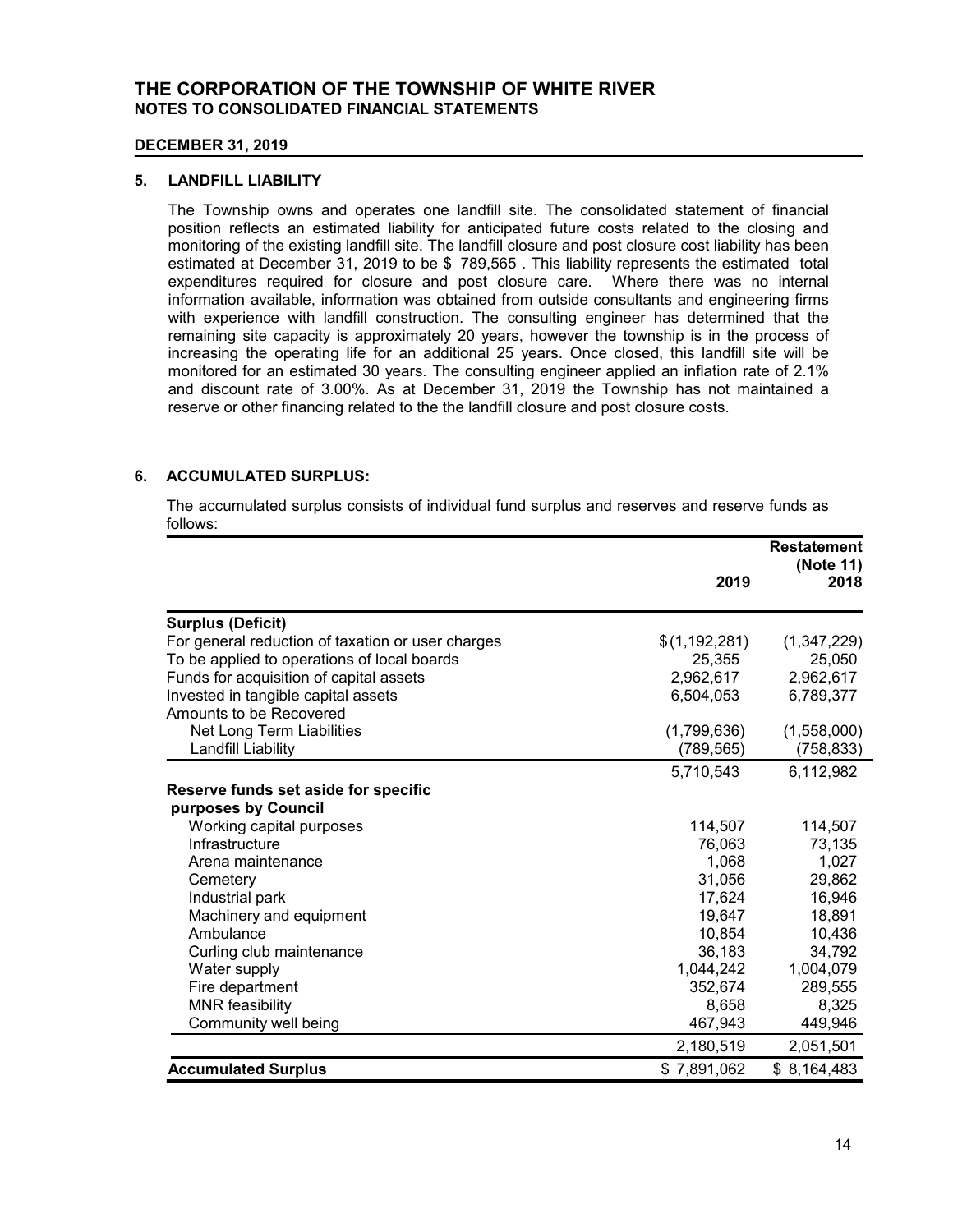# **DECEMBER 31, 2019**

# **7. CONTRIBUTIONS TO UNCONSOLIDATED JOINT BOARDS:**

The following contributions were made by the Municipality to these unconsolidated boards:

|                                               | 2019    | 2018    |
|-----------------------------------------------|---------|---------|
| Algoma Health Unit                            | 21.802  | 21.692  |
| Algoma District Services Administration Board | 149.067 | 144.588 |
|                                               | 170.869 | 166.280 |

### **8. TAXATION AND OPERATIONS OF SCHOOL BOARDS:**

During 2019, the Township collected (recovered) and transferred (received credit of) property taxes in the amount of \$134,876 (2018 - \$130,231).

### **9. TRUST FUNDS**

Trust funds administrated by the Township amounting to \$7,146 (2018 - \$5,436) have not been included in the "Consolidated Statement of Financial Position" nor have their operations been included in the "Consolidated Statement of Operations".

# **10. BUDGET RECONCILIATION**

The authority of Council is required before monies can be spent by the Township. Approvals are given in the form of an annually approved budget. The budget approved by Council differs from the budget in the Consolidated Statement of Operations as a result of numerous factors and material changes due to PSAB reporting requirements.

|                                                        | <b>Revenues</b><br>2019 | <b>Expenditures</b><br>2019 |
|--------------------------------------------------------|-------------------------|-----------------------------|
| Council approved budget                                |                         |                             |
| Operating fund                                         | \$ 3,054,770            | \$3,039,005                 |
| Reserves, Reserve funds and financing                  |                         | 15,765                      |
|                                                        | 3,054,770               | 3,054,770                   |
| Capital Budget                                         |                         |                             |
| <b>Total Approved by Council</b>                       | 3,054,770               | 3,054,770                   |
| add: Reserves, reserve funds and financing             |                         |                             |
| Less Capital budget                                    |                         | (15, 765)                   |
| Plus: Budgeted amortization expense                    | NIL                     | <b>NIL</b>                  |
| <b>Budget per Consolidated Statement of Operations</b> | 3.054.770               | \$3,039,005                 |

# **11. PRIOR YEAR RESTATEMENT**

The prior year financial statements have been restated in respect to the Ministry of Agriculture, Food, and Rural Affairs - OCIF Lagoon Update Project. As a result of a change in the project timeframe and cost eligibility, tangible capital assets with respect to work-in-process was reduced by \$149,350, deferred revenue was decreased by \$219,946, and accounts payable to the Ministry increased by \$527,830. Provincial grant revenue was reduced by \$307,884 and environmental expenditures were increased by \$149,350, resulting in a reduction in the annual surplus of \$457,234. The result of the restatement decreased accumulated surplus in 2018 by \$457,234 (General reduction of taxation and user charges decreased by \$307,884 and Investment in tangible capital assets decrease by \$149,350).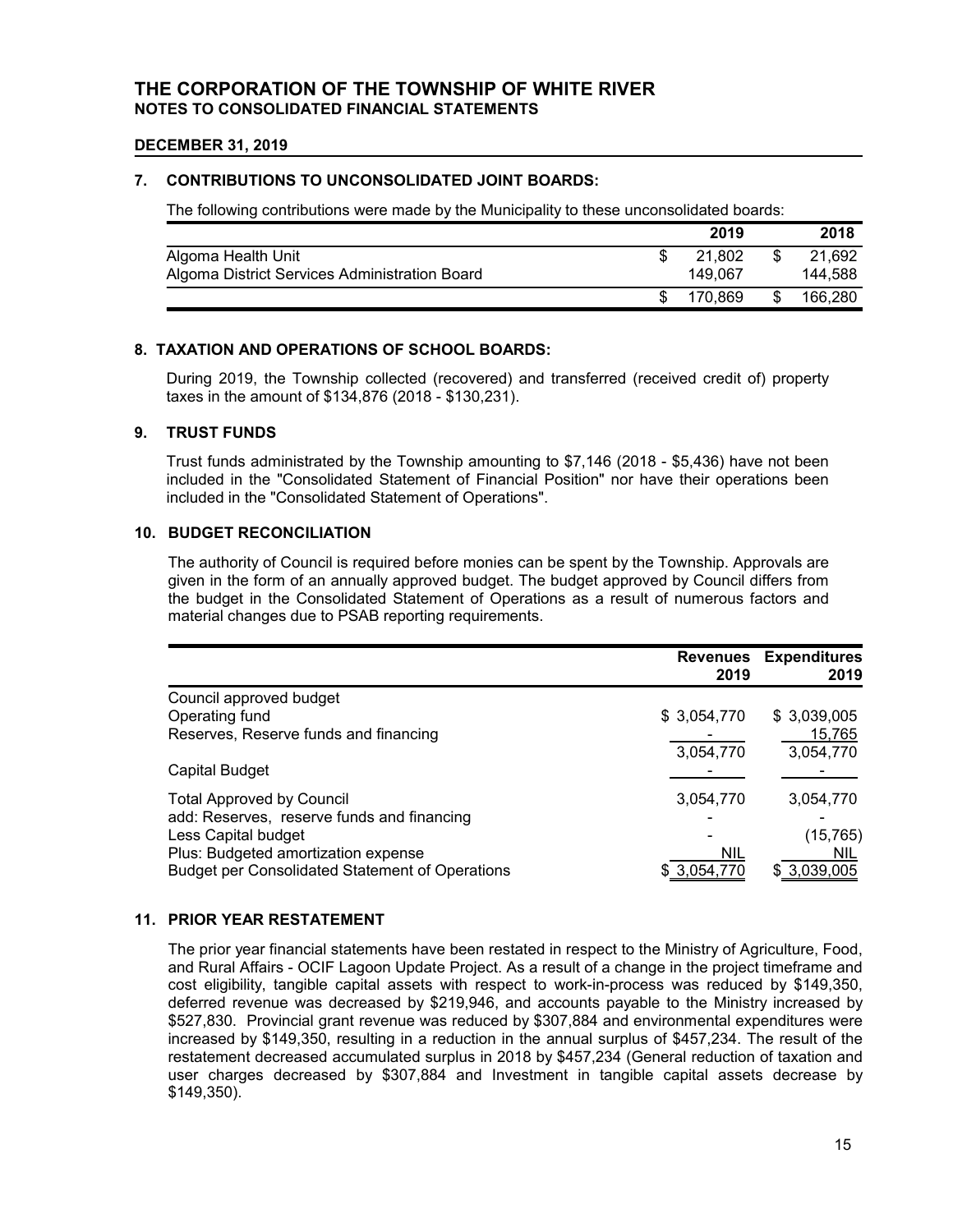#### **12. TANGIBLE CAPITAL ASSETS - SUMMARY BY ASSET CLASS**

|                               |                            |                                     |                    |                                |                            |                                 |                            |    |                                 |     |                                             |    |                        |                   | 2019      |                   | <b>Restatement</b><br>(Note 11)<br>2018 |
|-------------------------------|----------------------------|-------------------------------------|--------------------|--------------------------------|----------------------------|---------------------------------|----------------------------|----|---------------------------------|-----|---------------------------------------------|----|------------------------|-------------------|-----------|-------------------|-----------------------------------------|
|                               |                            |                                     | Cost               |                                |                            | <b>Accumulated Amortization</b> |                            |    |                                 |     |                                             |    |                        |                   |           |                   |                                         |
|                               | 2019<br>Opening<br>Balance | Additions and<br><b>Betterments</b> |                    | Disposals/<br><b>Transfers</b> | 2019 Closing<br>Balance    |                                 | 2019<br>Opening<br>Balance |    | 2019<br>Amortization<br>Expense |     | Accumulated<br>Amortization<br>on Disposals |    | 2019 Ending<br>Balance | Net Book<br>Value |           | Net Book<br>Value |                                         |
| <b>General Capital Assets</b> |                            |                                     |                    |                                |                            |                                 |                            |    |                                 |     |                                             |    |                        |                   |           |                   |                                         |
| Land                          | \$<br>99,024               | \$                                  | \$                 |                                | \$<br>99,024               | \$                              |                            | \$ |                                 | \$  |                                             |    |                        | \$                | 99,024    | \$                | 99,024                                  |
| Land improvements             | 453,168                    |                                     |                    |                                | 453,168                    |                                 | 453,168                    |    |                                 |     |                                             |    | 453,168                |                   |           |                   |                                         |
| <b>Buildings</b>              | 4,563,957                  |                                     |                    |                                | 4,563,957                  |                                 | 3,515,732                  |    | 83,244                          |     | L,                                          |    | 3,598,976              |                   | 964,981   |                   | 1,048,225                               |
| Equipment and machinery       | 113,454                    |                                     |                    |                                | 113,454                    |                                 | 105,948                    |    | 3,267                           |     | $\blacksquare$                              |    | 109,215                |                   | 4,239     |                   | 7,506                                   |
| Technology equipment          | 28,458                     | 18,307                              |                    |                                | 46,765                     |                                 | 16,134                     |    | 4,998                           |     | $\qquad \qquad \blacksquare$                |    | 21,132                 |                   | 25,633    |                   | 12,324                                  |
| Vehicle and machinery         | 329,164                    |                                     |                    |                                | 329,164                    |                                 | 319,268                    |    | 2,969                           |     | ٠                                           |    | 322,237                |                   | 6,927     |                   | 9,896                                   |
| <b>Furniture and fixtures</b> | 127,578                    |                                     |                    |                                | 127,578                    |                                 | 127,578                    |    |                                 |     | L,                                          |    | 127,578                |                   |           |                   |                                         |
| <b>Book Collection</b>        | 205,884                    |                                     |                    |                                | 205,884                    |                                 | 205,884                    |    |                                 |     | $\overline{\phantom{0}}$                    |    | 205,884                |                   |           |                   |                                         |
|                               | 5,920,687                  | 18,307                              |                    | $\blacksquare$                 | 5,938,994                  |                                 | 4,743,712                  |    | 94,478                          |     | $\overline{a}$                              |    | 4,838,190              |                   | 1,100,804 |                   | 1,176,975                               |
| Infrastructure Assets         |                            |                                     |                    |                                |                            |                                 |                            |    |                                 |     |                                             |    |                        |                   |           |                   |                                         |
| Land                          | \$<br>6,713                | \$<br>62,887                        | $\mathbf{\hat{s}}$ | $\overline{a}$                 | \$<br>69,600               | \$                              |                            | \$ |                                 | \$  |                                             | \$ |                        | \$                | 69,600    | -\$               | 6,713                                   |
| Land improvements             | 301,383                    |                                     |                    |                                | 301,383                    |                                 | 215,386                    |    | 21,526                          |     |                                             |    | 236,912                |                   | 64,471    |                   | 85,997                                  |
| <b>Buildings</b>              | 3,007,443                  |                                     |                    |                                | 3,007,443                  |                                 | 1,796,904                  |    | 39,141                          |     |                                             |    | 1,836,045              |                   | 1,171,398 |                   | 1,210,539                               |
| Equipment and machinery       | 4,203,806                  |                                     |                    | (221, 388)                     | 3,982,418                  |                                 | 2,816,769                  |    | 175,924                         |     | (221, 388)                                  |    | 2,771,305              |                   | 1,211,113 |                   | 1,387,037                               |
| Vehicles                      | 108,590                    |                                     |                    |                                | 108,590                    |                                 | 98,134                     |    | 2,987                           |     |                                             |    | 101,121                |                   | 7,469     |                   | 10,456                                  |
| Linear - Hydrants             | 256,232                    |                                     |                    |                                | 256,232                    |                                 | 256,232                    |    |                                 |     |                                             |    | 256,232                |                   |           |                   |                                         |
| Linear - Roads                | 5,310,826                  |                                     |                    |                                | 5,310,826                  |                                 | 4,542,282                  |    | 54,498                          |     | $\overline{\phantom{0}}$                    |    | 4,596,780              |                   | 714,046   |                   | 768,544                                 |
| Linear - Street Lights        | 151,738                    |                                     |                    |                                | 151,738                    |                                 | 66,182                     |    | 4,143                           |     | $\overline{\phantom{0}}$                    |    | 70,325                 |                   | 81,413    |                   | 85,556                                  |
| Linear - Environmental        | 10,567,107                 | 498,460                             |                    |                                | 11,065,567                 |                                 | 9,123,967                  |    | 97,554                          |     | $\overline{\phantom{0}}$                    |    | 9,221,521              |                   | 1,844,046 |                   | 1,443,140                               |
| Assets Work-in-process        | 614,420                    | 34,510                              |                    | (409, 237)                     | 239,693                    |                                 | $\blacksquare$             |    | $\overline{\phantom{a}}$        |     | $\overline{a}$                              |    | $\blacksquare$         |                   | 239,693   |                   | 614,420                                 |
|                               | 24,528,258                 | 595,857                             |                    | (630, 625)                     | 24,493,490                 |                                 | 18,915,856                 |    | 395,773                         |     | (221, 388)                                  |    | 19,090,241             |                   | 5,403,249 |                   | 5,612,402                               |
|                               | $$30,448,945$ \$           | 614,164 \$                          |                    |                                | (630, 625) \$ 30, 432, 484 |                                 | $$23,659,568$ \$           |    | 490,251                         | -\$ |                                             |    | (221,388) \$23,928,431 | \$                | 6,504,053 | \$                | 6,789,377                               |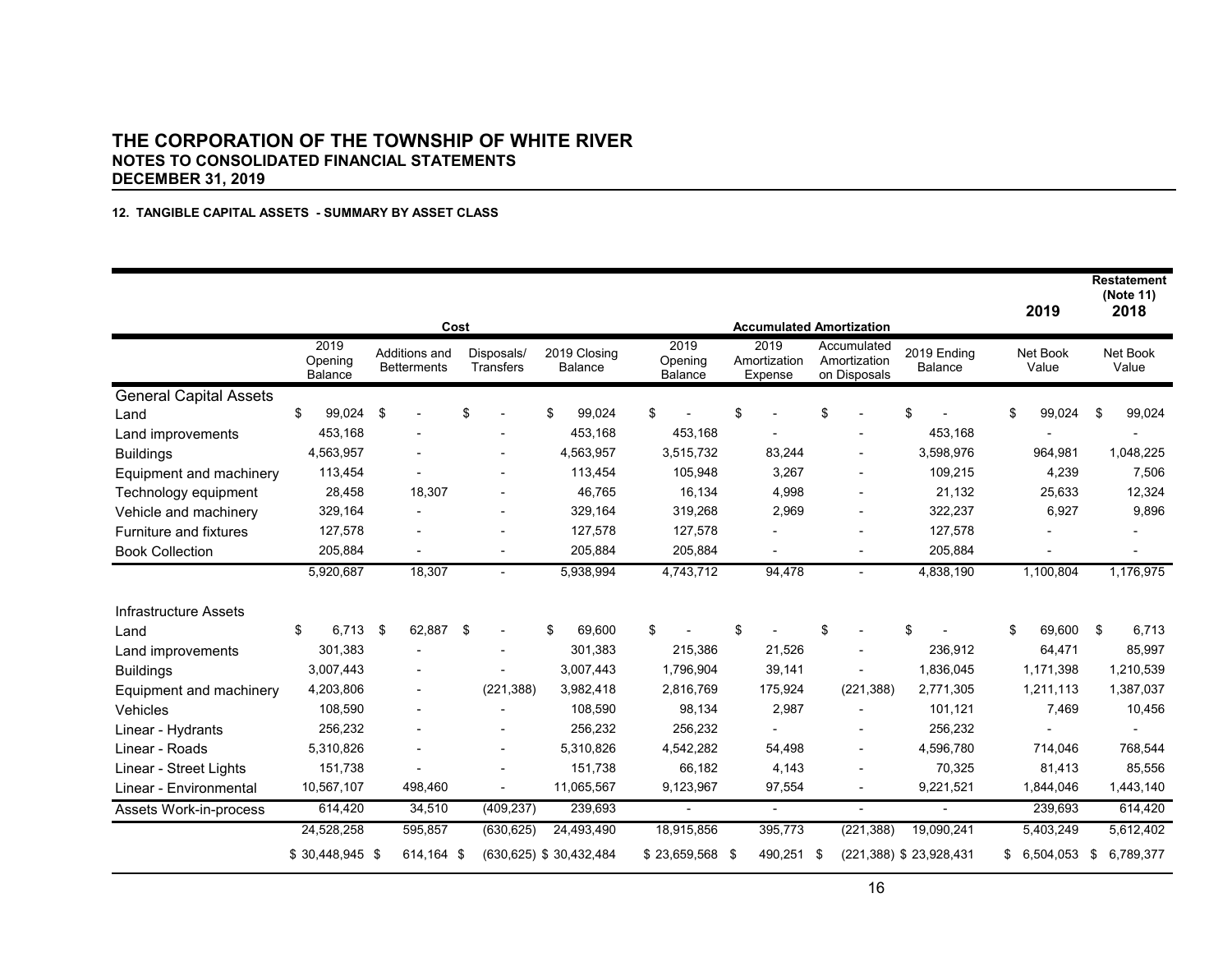# **12. TANGIBLE CAPITAL ASSETS - SUMMARY BY ASSET CLASS (Continued)**

|                               |    |                            |    |                                     |      |                                |    |                         |                                 |                            |    |                                 |    | <b>Restatement</b><br>(Note 11)<br>2018     |                               | 2017         |                   |             |      |                   |
|-------------------------------|----|----------------------------|----|-------------------------------------|------|--------------------------------|----|-------------------------|---------------------------------|----------------------------|----|---------------------------------|----|---------------------------------------------|-------------------------------|--------------|-------------------|-------------|------|-------------------|
|                               |    |                            |    |                                     | Cost |                                |    |                         | <b>Accumulated Amortization</b> |                            |    |                                 |    |                                             |                               |              |                   |             |      |                   |
|                               |    | 2018<br>Opening<br>Balance |    | Additions and<br><b>Betterments</b> |      | Disposals/<br><b>Transfers</b> |    | 2018 Closing<br>Balance |                                 | 2018<br>Opening<br>Balance |    | 2018<br>Amortization<br>Expense |    | Accumulated<br>Amortization<br>on Disposals | 2018 Ending<br><b>Balance</b> |              | Net Book<br>Value |             |      | Net Book<br>Value |
| <b>General Capital Assets</b> |    |                            |    |                                     |      |                                |    |                         |                                 |                            |    |                                 |    |                                             |                               |              |                   |             |      |                   |
| Land                          | \$ | 99,024                     | \$ |                                     | \$   |                                | \$ | 99,024                  | \$                              |                            |    |                                 | \$ |                                             | \$                            |              | \$                | 99,024      | \$   | 99,024            |
| Land improvements             |    | 453,168                    |    |                                     |      |                                |    | 453,168                 |                                 | 452,379                    |    | 789                             |    |                                             |                               | 453,168      |                   |             |      | 789               |
| <b>Buildings</b>              |    | 4,563,957                  |    |                                     |      |                                |    | 4,563,957               |                                 | 3,432,488                  |    | 83,244                          |    |                                             |                               | 3,515,732    |                   | 1,048,225   |      | 1,131,469         |
| Equipment and machinery       |    | 113,454                    |    |                                     |      |                                |    | 113,454                 |                                 | 100,262                    |    | 5,686                           |    |                                             |                               | 105,948      |                   | 7,506       |      | 13,192            |
| Technology equipment          |    | 23,906                     |    | 4,552                               |      |                                |    | 28,458                  |                                 | 11,885                     |    | 4,249                           |    |                                             |                               | 16,134       |                   | 12,324      |      | 12,021            |
| Vehicle and machinery         |    | 329,164                    |    |                                     |      |                                |    | 329,164                 |                                 | 316,299                    |    | 2,969                           |    |                                             |                               | 319,268      |                   | 9,896       |      | 12,865            |
| <b>Furniture and fixtures</b> |    | 127,578                    |    |                                     |      | $\overline{a}$                 |    | 127,578                 |                                 | 126,939                    |    | 639                             |    | $\overline{\phantom{a}}$                    |                               | 127,578      |                   |             |      | 639               |
| <b>Book Collection</b>        |    | 205,884                    |    |                                     |      |                                |    | 205,884                 |                                 | 205,884                    |    |                                 |    | $\blacksquare$                              |                               | 205,884      |                   |             |      |                   |
|                               |    | 5,916,135                  |    | 4,552                               |      | $\blacksquare$                 |    | 5,920,687               |                                 | 4,646,136                  |    | 97,576                          |    |                                             |                               | 4,743,712    |                   | 1,176,975   |      | 1,269,999         |
| <b>Infrastructure Assets</b>  |    |                            |    |                                     |      |                                |    |                         |                                 |                            |    |                                 |    |                                             |                               |              |                   |             |      |                   |
| Land                          | \$ | $6,713$ \$                 |    |                                     | \$   |                                | \$ | 6,713                   | \$                              |                            | \$ |                                 | \$ |                                             | \$                            |              | \$                | 6,713       | - \$ | 6,713             |
| Land improvements             |    | 301,383                    |    |                                     |      |                                |    | 301,383                 |                                 | 193,860                    |    | 21,526                          |    |                                             |                               | 215,386      |                   | 85,997      |      | 107,523           |
| <b>Buildings</b>              |    | 3,007,443                  |    |                                     |      |                                |    | 3,007,443               |                                 | 1,757,764                  |    | 39,140                          |    | $\overline{\phantom{a}}$                    |                               | 1,796,904    |                   | 1,210,539   |      | 1,249,679         |
| Equipment and machinery       |    | 3,870,170                  |    | 333,636                             |      |                                |    | 4,203,806               |                                 | 2,650,523                  |    | 166,246                         |    |                                             |                               | 2,816,769    |                   | 1,387,037   |      | 1,219,647         |
| Vehicles                      |    | 108,590                    |    |                                     |      |                                |    | 108,590                 |                                 | 95,145                     |    | 2,989                           |    |                                             |                               | 98,134       |                   | 10,456      |      | 13,445            |
| Linear - Hydrants             |    | 256,232                    |    |                                     |      | $\blacksquare$                 |    | 256,232                 |                                 | 256,232                    |    |                                 |    |                                             |                               | 256,232      |                   |             |      |                   |
| Linear - Roads                |    | 5,310,826                  |    |                                     |      | $\blacksquare$                 |    | 5,310,826               |                                 | 4,487,784                  |    | 54,498                          |    | $\overline{\phantom{a}}$                    |                               | 4,542,282    |                   | 768,544     |      | 823,042           |
| Linear - Street Lights        |    | 151,738                    |    |                                     |      |                                |    | 151,738                 |                                 | 61,800                     |    | 4,382                           |    |                                             |                               | 66,182       |                   | 85,556      |      | 89,938            |
| Linear - Environmental        |    | 10,567,107                 |    |                                     |      |                                |    | 10,567,107              |                                 | 9,034,453                  |    | 89,514                          |    | $\overline{\phantom{a}}$                    |                               | 9,123,967    |                   | 1,443,140   |      | 1,532,654         |
| <b>Assets Work-in-Process</b> |    | 253,100                    |    | 361,320                             |      | $\overline{a}$                 |    | 614,420                 |                                 | $\overline{a}$             |    | $\blacksquare$                  |    | $\overline{a}$                              |                               | $\mathbf{r}$ |                   | 614,420     |      | 253,100           |
|                               |    | \$23,833,302               |    | 694,956                             |      | $\overline{\phantom{0}}$       |    | 24,528,258              |                                 | 18,537,561                 |    | 378,295                         |    | $\overline{\phantom{a}}$                    |                               | 18,915,856   |                   | 5,612,402   |      | 5,295,741         |
|                               |    | $$29,749,437$ \$           |    | 699,508 \$                          |      |                                |    | \$30,448,945            |                                 | $$23,183,697$ \$           |    | 475,871                         | \$ |                                             |                               | \$23,659,568 |                   | \$6,789,377 | \$   | 6,565,740         |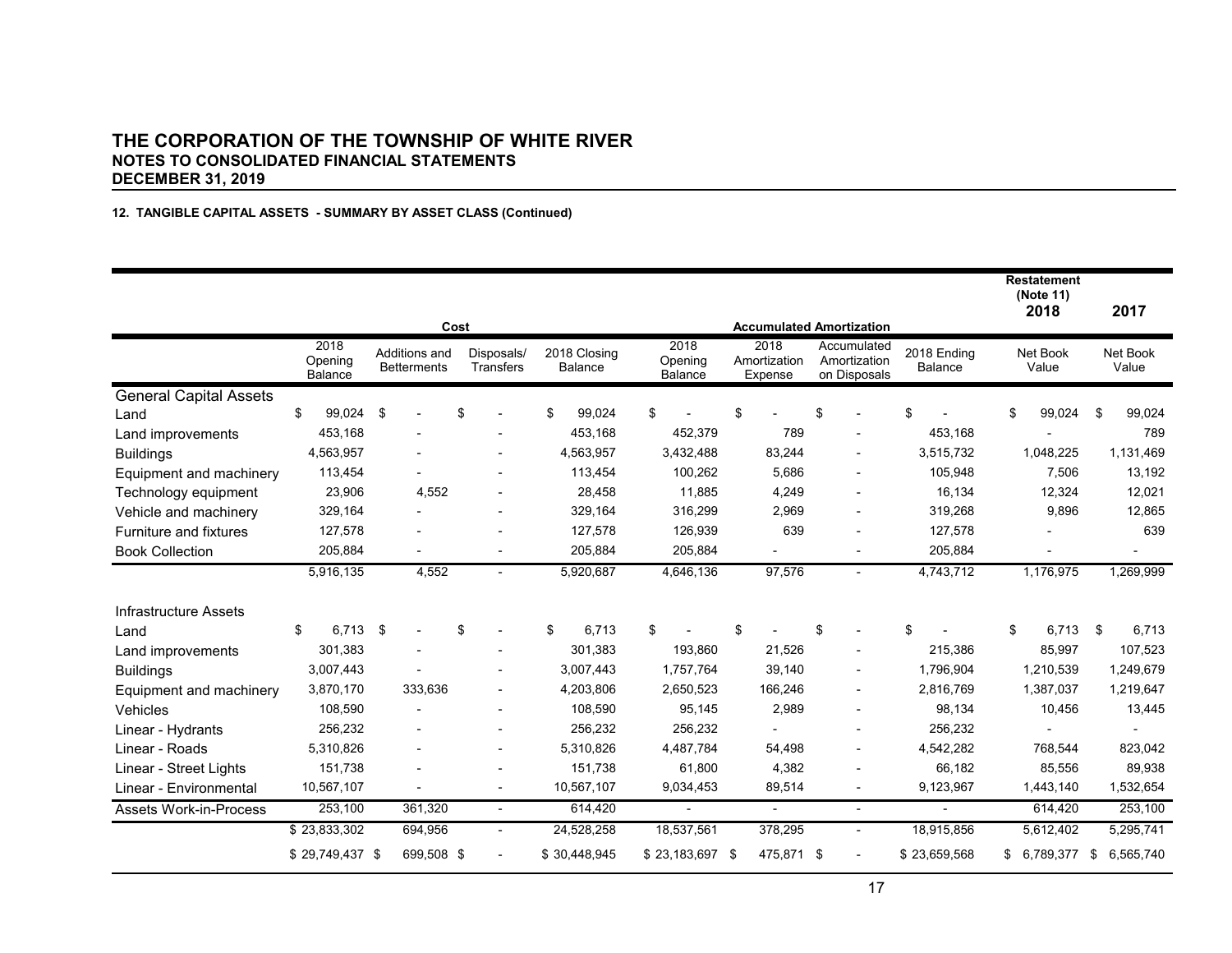## **DECEMBER 31, 2019**

### **13. SEGMENTED INFORMATION - SERVICE BUNDLE**

The Municipality of White River is a diversified municipal government institution that provides a wide range of services to more than 645 citizens. Services include water, roads, fire, police, waste management, recreation programs, economic development, land use planning, and health and social services. For management reporting purposes the Government's operations and activities are organized and reported by Fund. Funds were created for the purpose of recording specific activities to attain certain objectives in accordance with special regulations, restrictions or limitations.

Municipal services are provided by departments and their activities are reported in these funds. Certain departments have been separately disclosed in the segmented information, along with the services they provide, and are as follows:

### **General Government**

General Government consists of Office of the Mayor, Council expenses, Administrative Services (including CAO, Clerks, Elections, Communications, Legal and Information Technology Services). Areas within the General Government respond to the needs of external and internal clients by providing high quality, supportive and responsive services. This area supports the operating departments in implementing priorities of Council and provides strategic leadership on issues, relating to governance, strategic planning and service delivery.

### **Protection Services**

This section consists of Fire, Police, Animal Control, Building Services, and Emergency measures. Police Services ensure the safety of the lives and property of citizens, preserve peace and order; prevent crimes from occurring; detect offenders and enforce the law. Fire Services is responsible to provide fire suppression service, fire prevention programs, training and education related to prevention, detection and extinguishment of fires. The Building Services processes permit applications and ensures compliance with the Ontario Building Code and with By-Laws enacted by Council.

### **Transportation Services**

This area is responsible for management of Roadways including traffic and winter control.

### **Environmental Services**

In addition to the management of Waterworks and Sanitary Systems, this area is responsible for Waste Disposal and Recycling facilities and programs. This section is responsible for providing clean, potable water meeting all regulatory requirements and responsible for repairing breaks and leaks in the water and sewer system.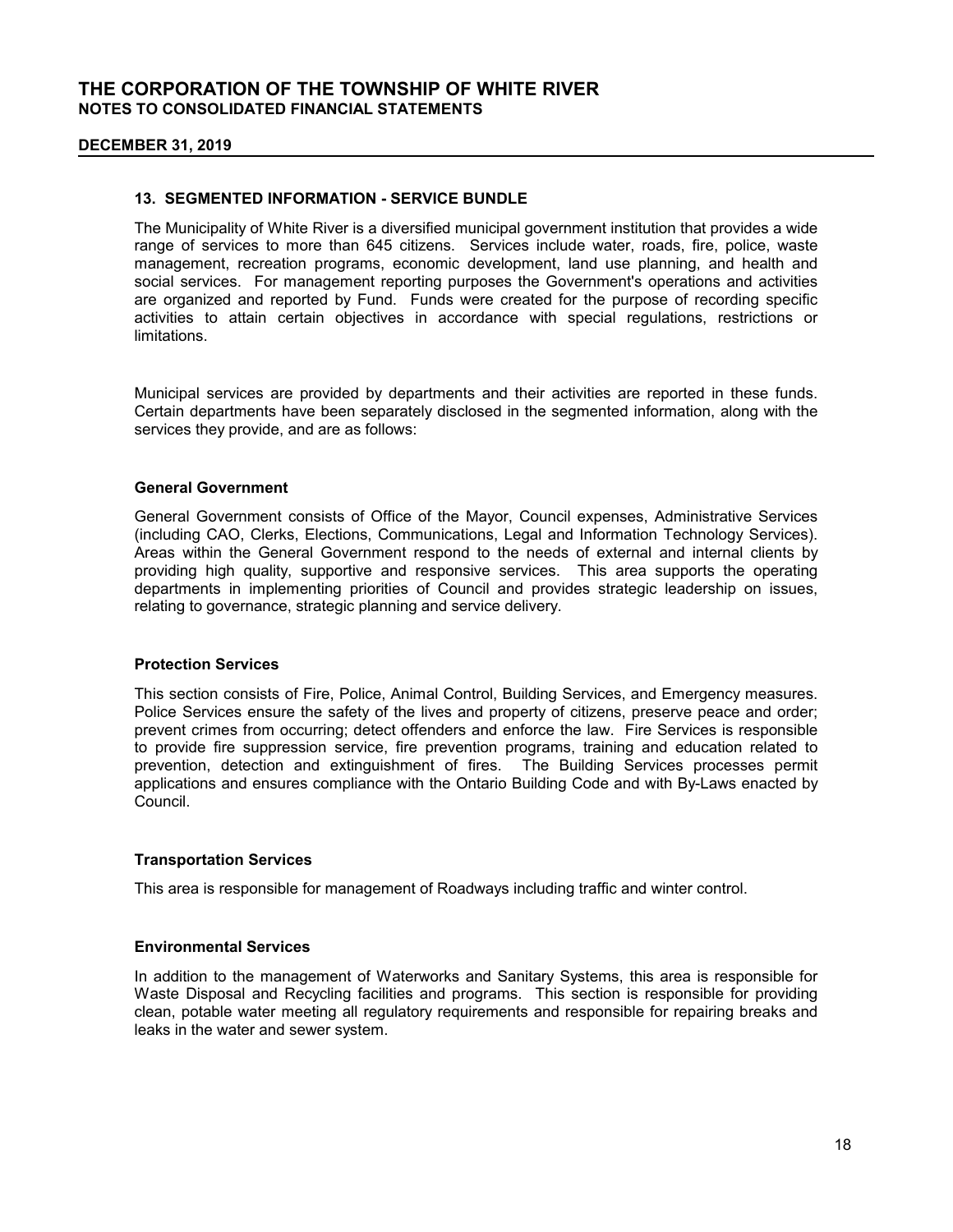### **DECEMBER 31, 2019**

# **13. SEGMENTED INFORMATION - SERVICE BUNDLE (CONT'D)**

### **Health and Social Services**

This section consists of Ambulance Services, Social Services including Housing Services, Childcare, Assistance to aged persons, Cemetery Services as well as the Town's contribution to the Health Unit.

## **Recreation and Cultural Services**

This section provides public services that contribute to neighbourhood development and sustainability through the provision of recreation and leisure services such as fitness and other programs and provides management of arenas and leisure facilities. This section also contributes to the information needs of the Town's citizens through the provision of the library and cultural services and by preserving local history and managing archived data.

### **Planning and Development Services**

The goal of this section is to offer coordinated development services in order to maximize economic development opportunities. The Planning and Development ensures that the Township of White River is planned and developed in accordance with the Ontario Planning Act, Provincial policies and good planning principles so that the Township is an enjoyable and beautiful community to live, work and play. This section also provides leadership in matters relating to landscape restoration, ecosystem health, biological integrity, energy conservation, air and lake water quality.

Certain allocation methodologies are employed in the preparation of segmented financial information. Taxation, certain government grants and other revenue are apportioned to Current Fund services based on a percentage of operations.

Accounting policies used in these segments are consistent with those followed in the preparation of the consolidated financial statements as discussed in the summary of significant accounting policies.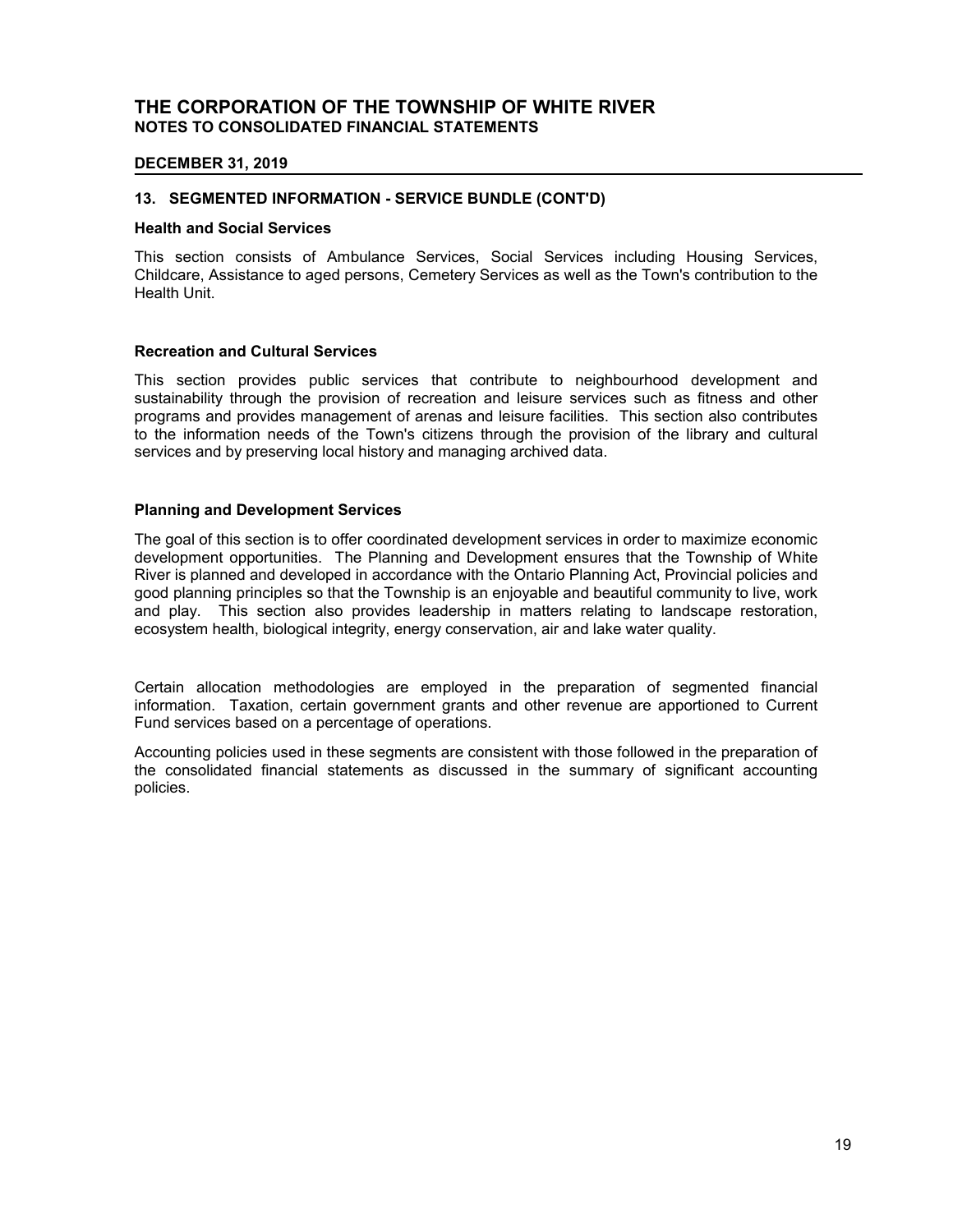# **YEAR ENDED DECEMBER 31, 2019**

# **13. SEGMENTED INFORMATION - SERVICE BUNDLE - 2019 (CONT'D)**

|                                        | General<br><b>Government</b> | <b>Protection</b><br><b>Services</b> | <b>Transportation</b><br><b>Services</b> | <b>Environmental</b><br><b>Services</b> | <b>Health</b><br>and Social<br><b>Services</b> | <b>Recreation</b><br>and Cultural<br><b>Services</b> | <b>Planning</b><br>and<br><b>Development</b> | <b>Total</b>         |
|----------------------------------------|------------------------------|--------------------------------------|------------------------------------------|-----------------------------------------|------------------------------------------------|------------------------------------------------------|----------------------------------------------|----------------------|
| <b>Revenues</b>                        |                              |                                      |                                          |                                         |                                                |                                                      |                                              |                      |
| Taxation (net)<br>Government transfers | \$<br>372,634                | \$<br>133,083                        | \$<br>119,775                            | \$<br>332,709                           | \$<br>106,467                                  | \$<br>159,700                                        | \$<br>106,466                                | \$<br>,330,834       |
| and grants<br>User Charges             | 142,072                      | 53,998                               | 83,882                                   | 205.371<br>490,840                      | 103,579                                        | 76,048                                               | 231.849                                      | 896.799<br>490,840   |
| Other<br>Gain on sale of               | 108,950                      | 29,633                               | 20,186                                   | 129,909                                 | 18,984                                         | 106,760                                              | 13,430                                       | 427,852              |
| tangible capital assets                |                              |                                      | 24,500                                   |                                         |                                                |                                                      |                                              | 24,500               |
|                                        | 623,656                      | 216,714                              | 248,343                                  | 1,158,829                               | 229,030                                        | 342,508                                              | 351.745                                      | 3,170,825            |
| <b>Expenditures</b>                    |                              |                                      |                                          |                                         |                                                |                                                      |                                              |                      |
| Salaries, wages                        |                              |                                      |                                          |                                         |                                                |                                                      |                                              |                      |
| and benefits<br>Materials and          | 297,121                      | 33,711                               | 147,068                                  | 95,881                                  | 46,154                                         | 122,301                                              | 152,258                                      | 894,494              |
| Contracts<br>Amortization              | 653,983<br>1,006             | 320,254<br>1,263                     | 85,113<br>90,927                         | 445,872<br>303,583                      | 217,271<br>15,702                              | 213,339<br>77,770                                    | 123,669                                      | 2,059,501<br>490,251 |
|                                        | 952,110                      | 355,228                              | 323,108                                  | 845,336                                 | 279,127                                        | 413,410                                              | 275,927                                      | 3,444,246            |
|                                        |                              |                                      |                                          |                                         |                                                |                                                      |                                              |                      |
| Annual<br><b>Surplus (deficit)</b>     | \$<br>(328, 454)             | \$<br>(138, 514)                     | \$<br>(74, 765)                          | \$<br>313,493                           | \$<br>(50,097)                                 | \$<br>(70, 902)                                      | \$<br>75,818                                 | \$<br>(273, 421)     |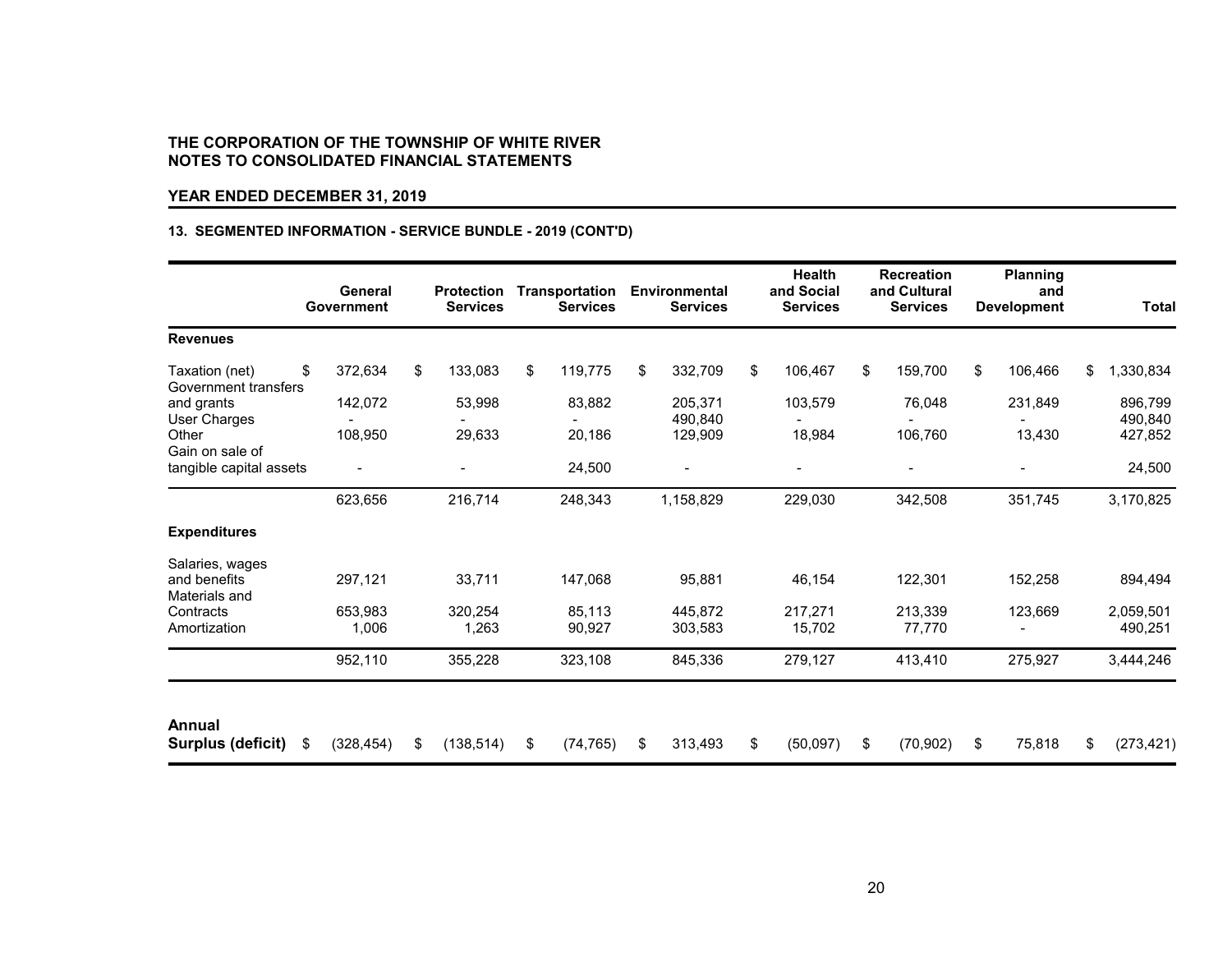# **DECEMBER 31, 2019**

# **13. SEGMENTED INFORMATION - SERVICE BUNDLE - 2018 (CONT'D)**

|                                        | General<br>Government | <b>Protection</b><br><b>Services</b> | Transportation<br><b>Services</b> | Environmental<br><b>Services</b> | <b>Health</b><br>and Social<br><b>Services</b> | <b>Recreation</b><br>and Cultural<br><b>Services</b> | <b>Planning</b><br>and<br><b>Development</b> | <b>Restatement</b><br>(Note 11)<br><b>Total</b> |
|----------------------------------------|-----------------------|--------------------------------------|-----------------------------------|----------------------------------|------------------------------------------------|------------------------------------------------------|----------------------------------------------|-------------------------------------------------|
| <b>Revenues</b>                        |                       |                                      |                                   |                                  |                                                |                                                      |                                              |                                                 |
| Taxation (net)<br>Government transfers | \$<br>263,989         | \$<br>119,423                        | \$<br>94,282                      | \$<br>270,274                    | \$<br>163,422                                  | \$<br>157,136                                        | \$<br>188,563                                | \$<br>1,257,089                                 |
| and grants<br>User Charges             | 108,045               | 90,973                               | 38,588                            | 665,266<br>452,655               | 327,868                                        | 81,289                                               | 316,277                                      | 1,628,306<br>452,655                            |
| Other                                  | 92,249                | 42,951                               | 16,173                            | 91,026                           | 29,735                                         | 115,940                                              | 55,548                                       | 443,622                                         |
|                                        | 464,283               | 253,347                              | 149,043                           | 1,479,221                        | 521,025                                        | 354,365                                              | 560,388                                      | 3,781,672                                       |
| <b>Expenditures</b>                    |                       |                                      |                                   |                                  |                                                |                                                      |                                              |                                                 |
| Salaries, wages                        |                       |                                      |                                   |                                  |                                                |                                                      |                                              |                                                 |
| and benefits<br>Materials and          | 307,570               | 19,336                               | 79,790                            | 90,385                           | 178,838                                        | 111,691                                              | 160,609                                      | 948,219                                         |
| Contracts                              | 370.162               | 297,190                              | 88.403                            | 504,156                          | 234,488                                        | 222,522                                              | 323,862                                      | 2,040,783                                       |
| Amortization                           | 1,047                 | 1,262                                | 83,007                            | 294,024                          | 16,492                                         | 80,039                                               |                                              | 475,871                                         |
|                                        | 678,779               | 317,788                              | 251,200                           | 888,565                          | 429,818                                        | 414,252                                              | 484,471                                      | 3,464,873                                       |
|                                        |                       |                                      |                                   |                                  |                                                |                                                      |                                              |                                                 |
| <b>Annual</b><br>Surplus (deficit)     | \$<br>(214, 496)      | \$<br>(64, 441)                      | \$<br>(102, 157)                  | \$<br>590,656                    | \$<br>91,207                                   | \$<br>(59, 887)                                      | \$<br>75,917                                 | \$<br>316,799                                   |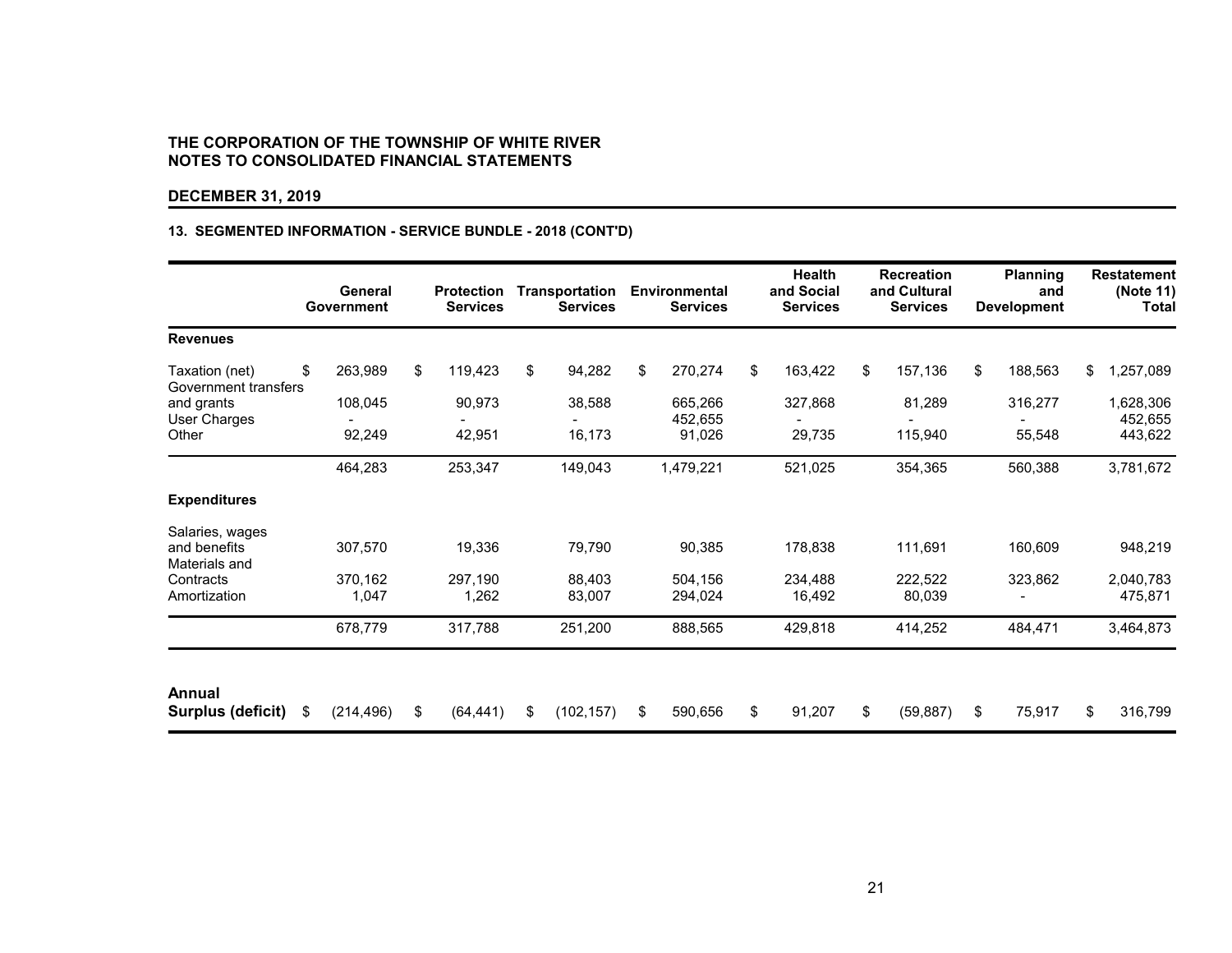# **DECEMBER 31, 2019**

### **14. SUBSEQUENT EVENTS**

Subsequent to December 31, 2019, the World Health Organization declared the Coronavirus COVID-19 (COVID-19) outbreak a pandemic. This has resulted in significant financial, market and societal impacts in Canada and around the world.

Markets are prone to volatility and the COVID-19 virus has presented many uncertainties and is threatening the outlook for future global trade and GDP. This uncertainty has translated into widespread volatility across equity and bond markets since December 31, 2019.

At this time these factors present uncertainty over future cash flows and may cause significant changes to the assets or liabilities. An estimate of the financial effect is not practicable at this time.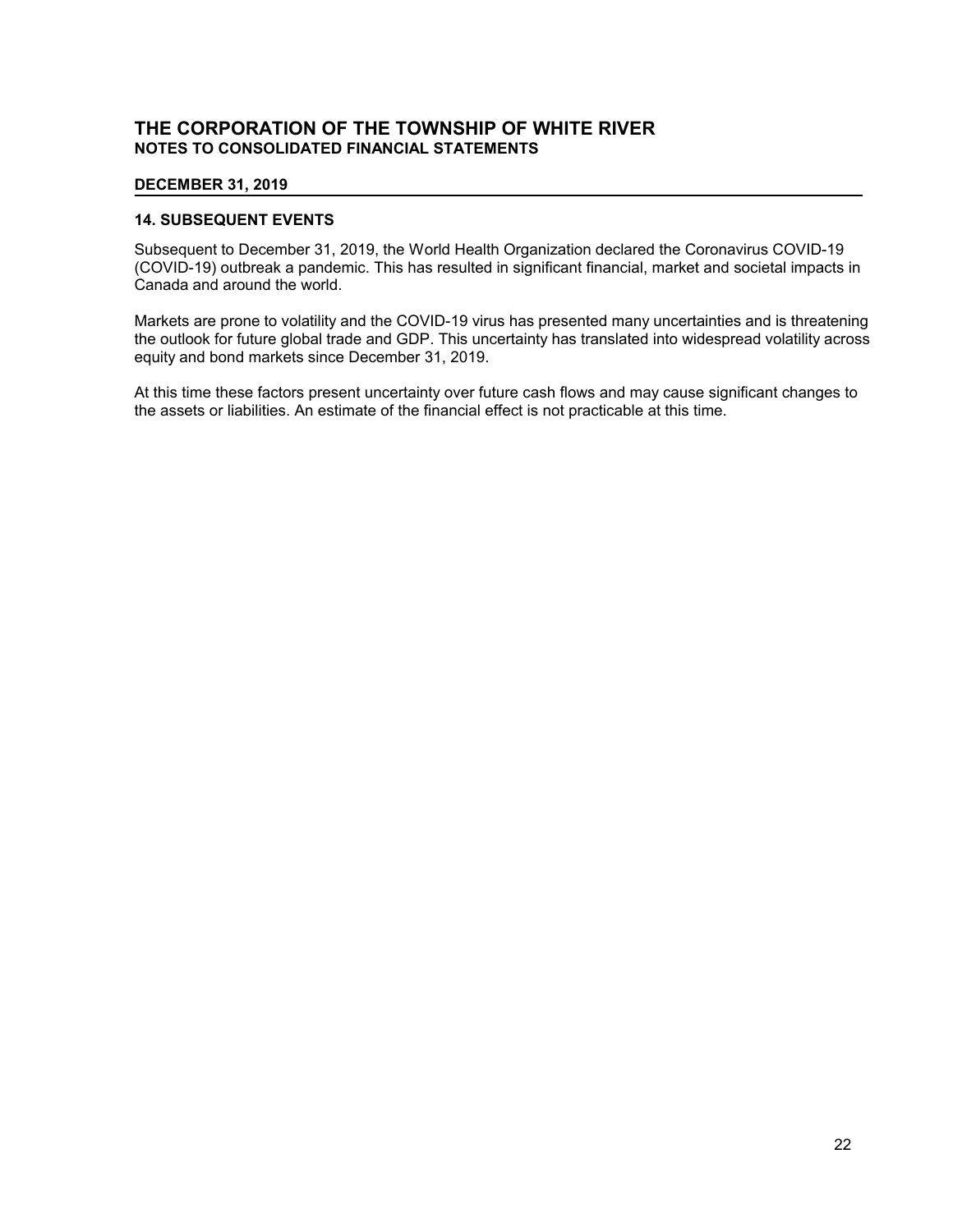

ANTHONY S. ROSSI, CPA, CA

369 QUEEN ST. EAST, SUITE 302 . SAULT STE. MARIE, ON . P6A 1Z4 Tel: 705.253.0110 · Fax: 705.253.1771

#### **INDEPENDENT AUDITOR'S REPORT**

#### **To the Members of Council, Inhabitants and Ratepayers of the Corporation of the Township of White River**

#### *Opinion*

I have audited the accompanying financial statements of the **Corporation of The Township of White River Trust Funds (the "Trust Funds")**, which comprise:

- the statement of financial position as at December 31, 2019..
- the statement of continuity of trust funds
- and notes to the financial statements, including a summary of significant accounting policies

(Hereinafter referred to as the "financial statements")

In my opinion, the accompanying financial statements present fairly, in all material respects, the financial position of the Trust Funds as at December 31, 2019 , and statement of continuity of trust funds for the year then ended in accordance with Canadian public sector accounting standards.

#### *Basis for Opinion*

I conducted my audit in accordance with Canadian generally accepted auditing standards. My responsibilities under those standards are further described in the *Auditor's Responsibilities for the Audit of the Financial Statements* section of my report.

I am independent of the Township's Trust Funds in accordance with the ethical requirements that are relevant to my audit of the financial statements in Canada and I have fulfilled my other responsibilities in accordance with these requirements.

I believe that the audit evidence I have obtained is sufficient and appropriate to provide a basis for my opinion.

#### *Responsibilities of Management and Those Charged with Governance for the Financial Statements*

Management is responsible for the preparation and fair presentation of the financial statements in accordance with Canadian public sector accounting standards, and for such internal control as management determines is necessary to enable the preparation of financial statements that are free from material misstatement, whether due to fraud or error.

In preparing the financial statements, management is responsible for assessing the Township's Trust Funds ability to continue as a going concern, disclosing as applicable, matters related to going concern and using the going concern basis of accounting unless management either intends to liquidate the Township or to cease operations, or has no realistic alternative but to do so.

Those charged with governance are responsible for overseeing the Township's Trust Funds financial reporting process.

#### *Auditor's Responsibility for the Audit of the Financial Statements*

My objectives are to obtain reasonable assurance about whether the financial statements as a whole are free from material misstatement, whether due to fraud or error, and to issue an auditor's report that includes my opinion.

Reasonable assurance is a high level of assurance, but is not a guarantee that an audit conducted in accordance with Canadian generally accepted auditing standards will always detect a material misstatement when it exists.

Misstatements can arise from fraud or error and are considered material if, individually or in the aggregate, they could reasonably be expected to influence the economic decisions of users taken on the basis of the financial statements.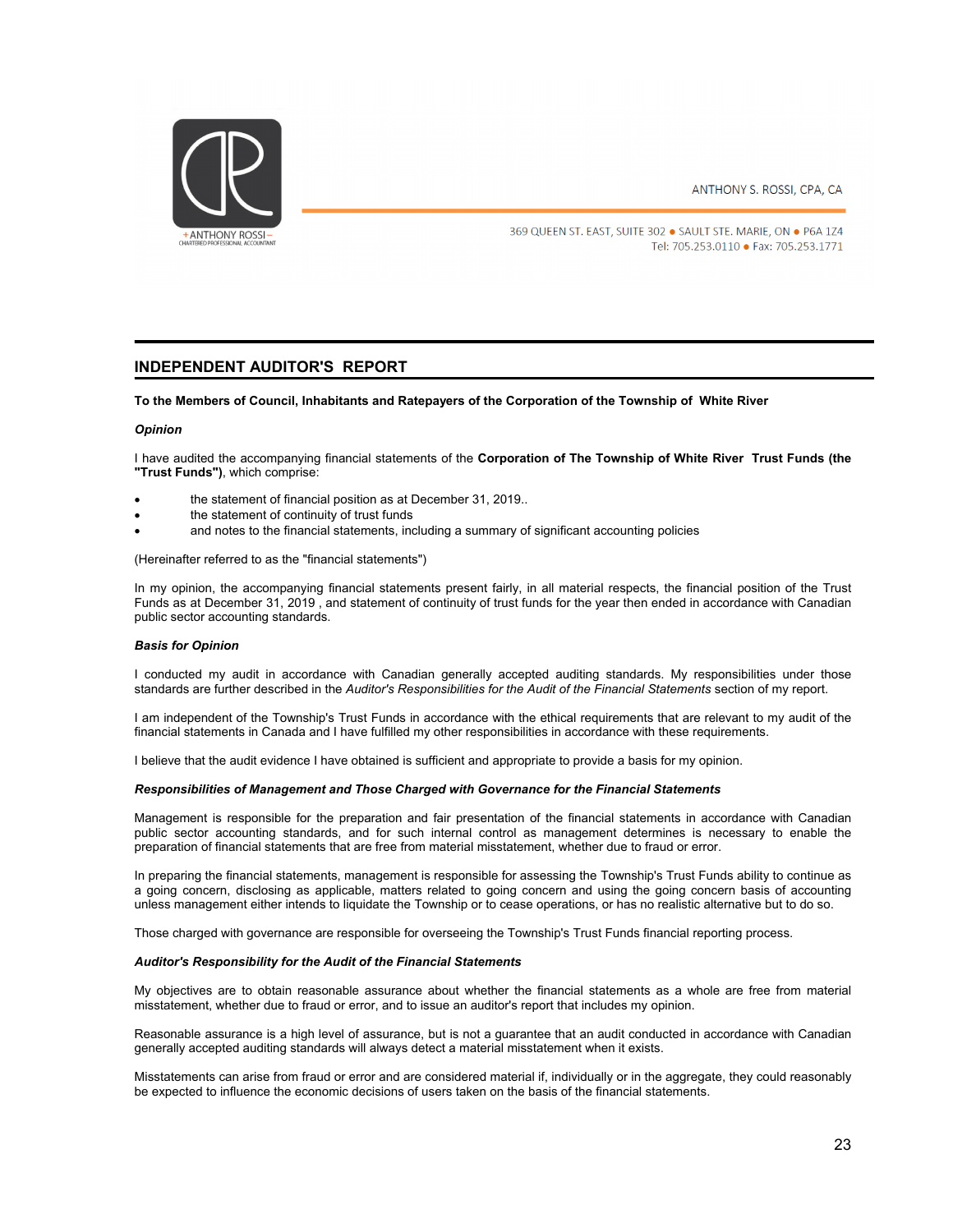

As part of an audit in accordance with Canadian generally accepted auditing standards, I exercise professional judgment and maintain professional skepticism throughout the audit.

I also:

 Identify and assess the risks of material misstatement of the financial statements, whether due to fraud or error, design and perform audit procedures responsive to those risks, and obtain audit evidence that is sufficient and appropriate to provide a basis for my opinion.

The risk of not detecting a material misstatement resulting from fraud is higher than for one resulting from error, as fraud may involve collusion, forgery, intentional omissions, misrepresentations, or the override of internal control.

- Obtain an understanding of internal control relevant to the audit in order to design audit procedures that are appropriate in the circumstances, but not for the purpose of expressing an opinion on the effectiveness of the Township's Trust Funds internal control.
- Evaluate the appropriateness of accounting policies used and the reasonableness of accounting estimates and related disclosures made by management.
- Conclude on the appropriateness of management's use of the going concern basis of accounting and, based on the audit evidence obtained, whether a material uncertainty exists related to events or conditions that may cast significant doubt on the Township's Trust Funds ability to continue as a going concern. If I conclude that a material uncertainty exists, I am required to draw attention in my auditor's report to the related disclosures in the financial statements or, if such disclosures are inadequate, to modify my opinion. My conclusions are based on the audit evidence obtained up to the date of my auditor's report. However, future events or conditions may cause the Township's Trust Funds to cease to continue as a going concern.
- Evaluate the overall presentation, structure and content of the financial statements, including the disclosures, and whether the financial statements represents the underlying transactions and events in a manner that achieves fair presentation.
- Communicate with those charged with governance regarding, among other matters, the planned scope and timing of the audit and significant audit findings, including any significant deficiencies in internal control that I identify during my audit.

Anghnu

Chartered Professional Accountant, Licensed Public Accountant Sault Ste. Marie, Canada October 20, 2021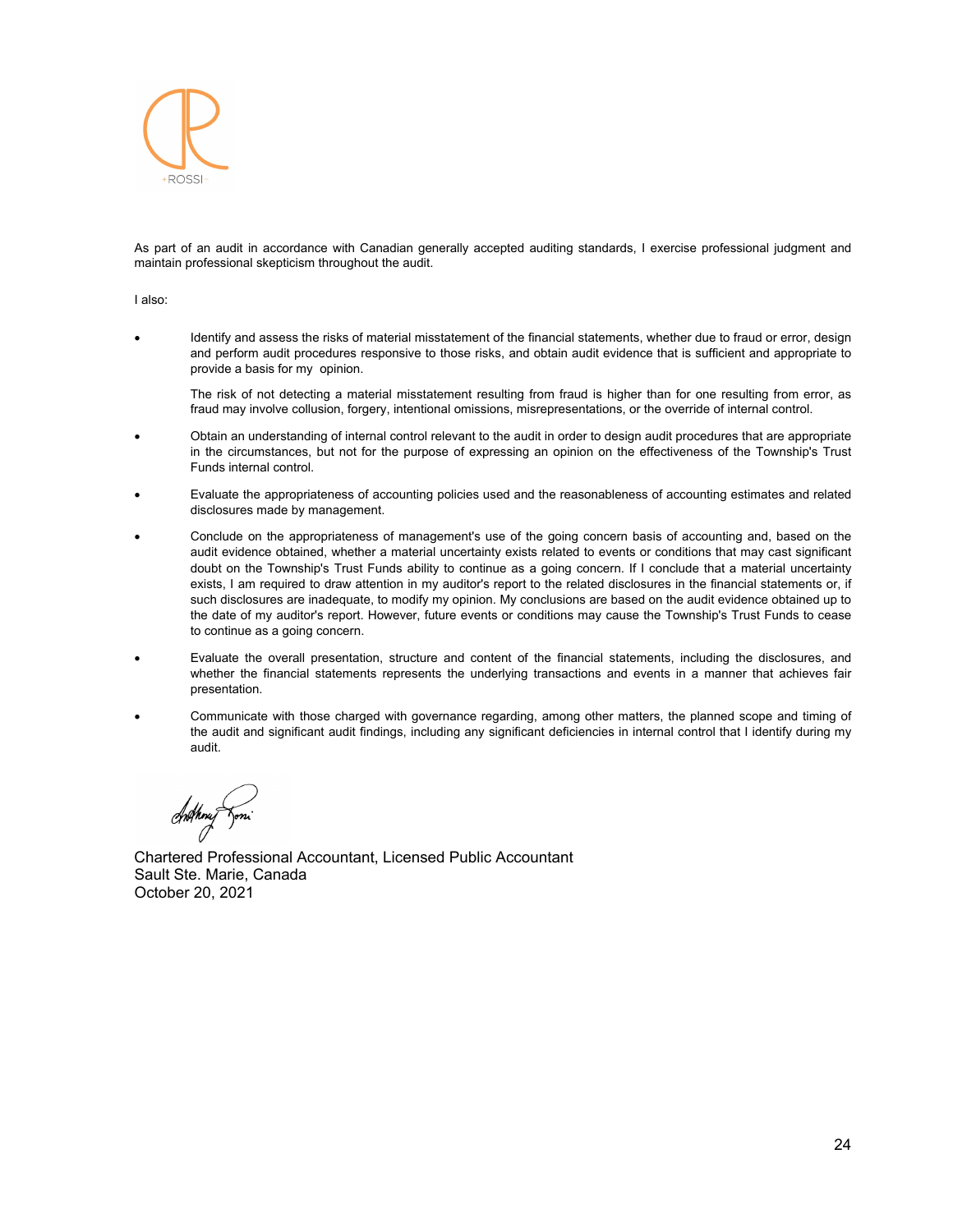# **THE CORPORATION OF THE TOWNSHIP OF WHITE RIVER PERPETUAL CARE TRUST FUND STATEMENT OF FINANCIAL POSITION**

|                                                                                 | 2019<br><b>Actual</b> | 2018<br><b>Actual</b> |
|---------------------------------------------------------------------------------|-----------------------|-----------------------|
| <b>Financial assets:</b>                                                        |                       |                       |
| Cash                                                                            | \$<br>4,334           | \$<br>4,334           |
| <b>Financial liabilities:</b><br>Payable (receivable) to (from) revenue<br>fund | (2,812)               | (1, 102)              |
| Net financial assets being fund<br>balance, end of year                         | \$<br>7.146           | \$<br>5,436           |

#### **AS AT DECEMBER 31, 2019, (with comparative figures for the prior year)**

# **STATEMENT OF CONTINUITY OF TRUSTS YEAR ENDED DECEMBER 31, 2019, (with comparative figures for the prior year)**

|                              | 2019<br><b>Actual</b> | 2018<br><b>Actual</b> |
|------------------------------|-----------------------|-----------------------|
| Balance, beginning of year   | \$<br>5,436           | 5,331                 |
| <b>Revenue</b><br>Plot sales | 1,710                 | 105                   |
| <b>Expenditures</b>          |                       |                       |
| Balance, end of year         | \$<br>7,146           | \$<br>5,436           |